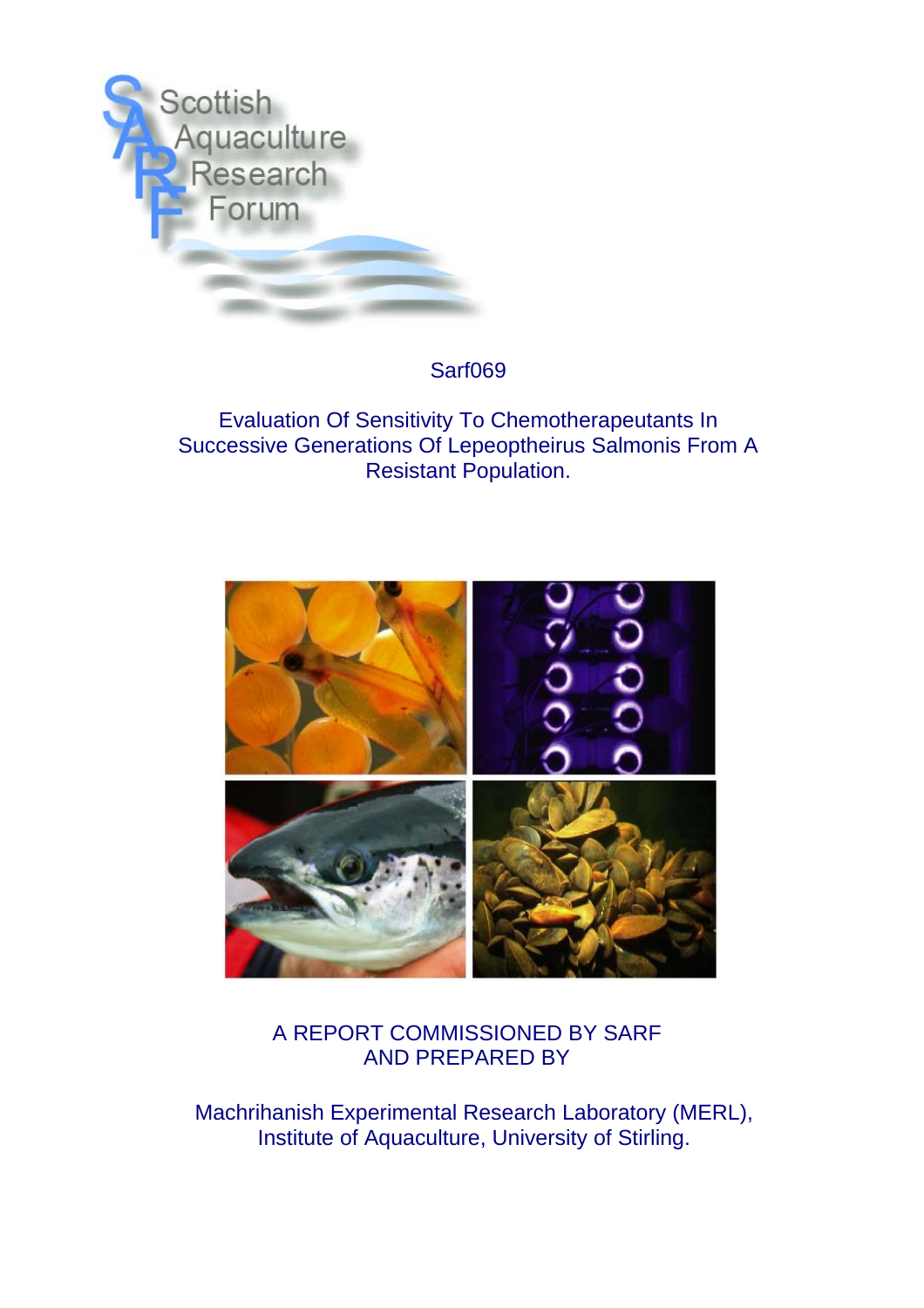Published by the: Scottish Aquaculture Research Forum (SARF)

This report is available at: http://www.sarf.org.uk

#### **Dissemination Statement**

This publication may be re-used free of charge in any format or medium. It may only be reused accurately and not in a misleading context. For material must be acknowledged as SARF copyright and use of it must give the title of the source publication. Where third party copyright material has been identified, further use of that material requires permission from the copyright holders concerned.

### **Disclaimer**

The opinions expressed in this report do not necessarily reflect the views of SARF and SARF is not liable for the accuracy of the information provided or responsible for any use of the content.

#### **Suggested Citation**

**Title:** Evaluation of sensitivity to chemotherapeutants in successive generations of Lepeoptheirus salmonis from a resistant population.

ISBN: 978-1-907266-50-8

First published: August 2012

© SARF 2010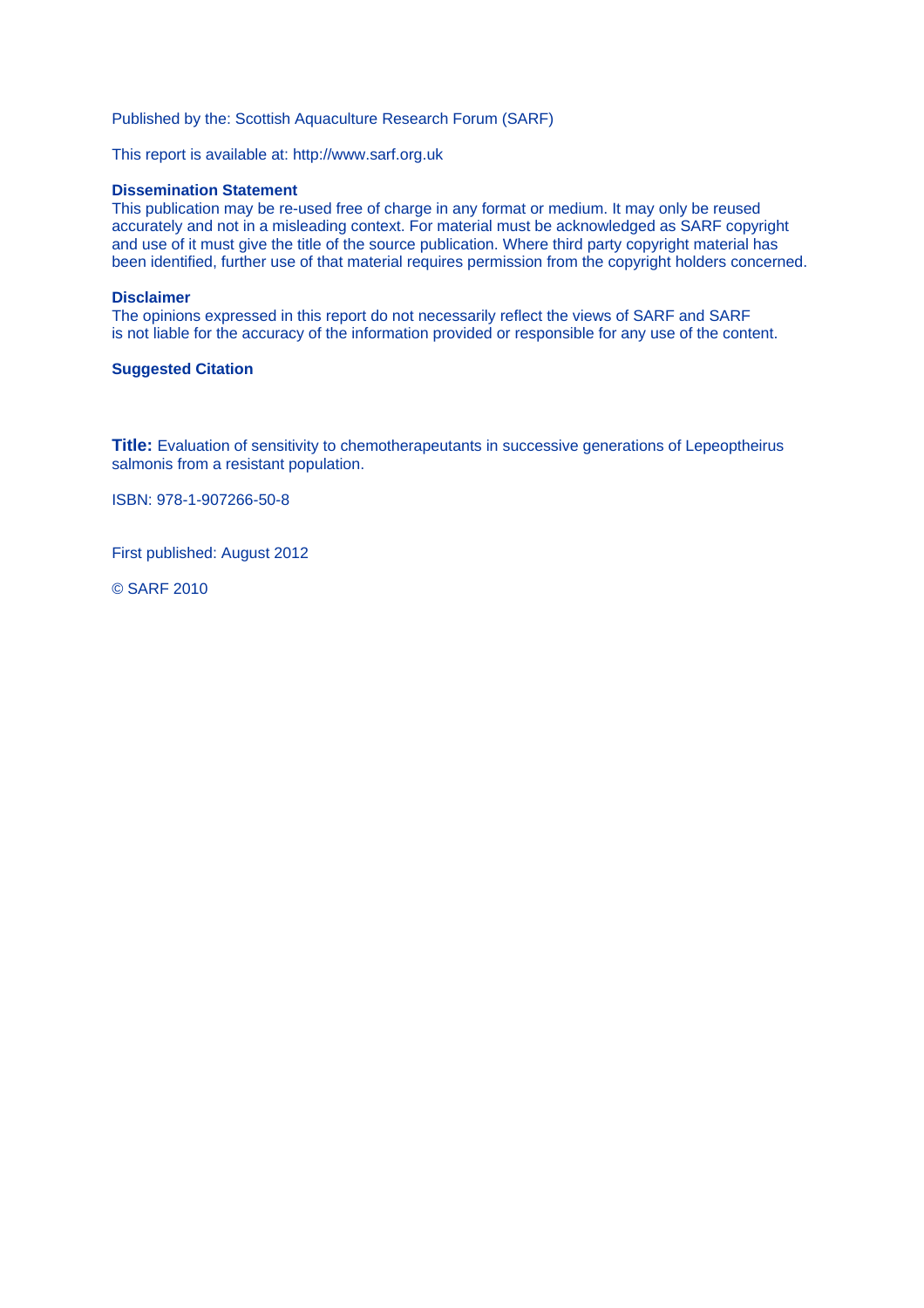# SARF FINAL REPORT (069)

Evaluation of sensitivity to chemotherapeutants in successive generations of *Lepeoptheirus salmonis* from a resistant population.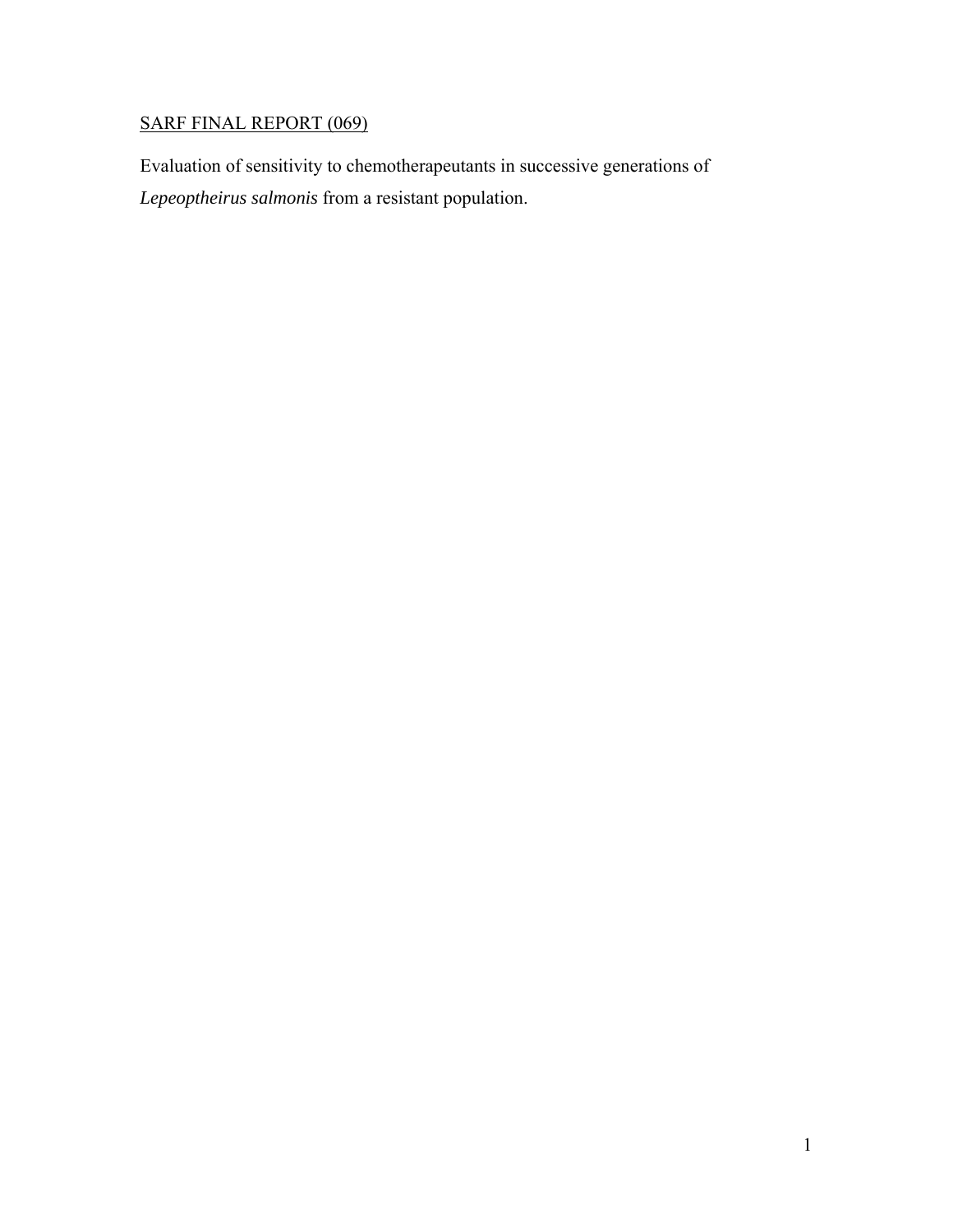### 1. INTRODUCTION

#### **1.1 Study Background**

There are currently reports of reduced sensitivity to certain lice treatments in different parts of Scotland and world-wide, and research is on-going into the extent and mechanisms of resistance to different treatments (Denholm *et al*., 2002; Sevatdal & Horsberg, 2003; Sevatdal *et al*., 2005). In particular, increasing evidence of resistance of *Lepeophtheirus salmonis* to the chemotherapeutant emamectin benzoate (Lees *et al*., 2008; Espedal *et al*., 2010) poses a serious problem to commercial farms because there are few licensed and effective treatments available.

In order to address the heritability of this trait we assessed the sensitivity of successive generations of emamectin-resistant (RS) and emamectin-sensitive (naïve, NV) *L. salmonis*. Machrihanish Experimental Research Laboratory (MERL) was in a unique position to be able to conduct this study as we had maintained two verified strains of *L. salmonis* on site in isolation and in the absence of treatment. The naïve strain was originally taken from a farm site where the only treatment that had been used was hydrogen peroxide. Lice from this site were collected in approximately 2001 and had been cultured since without exposure to any lice treatment. The resistant strain was established in 2008 for the purposes of a separate experimental study. These lice had been shown to be five to seven times less sensitive to emamectin benzoate than the naïve strain using bioassays and *in vivo* treatments (unpublished data). The strain had also been shown to have reduced sensitivity to other licensed treatments (unpublished data).

Through producing multiple generations of both lice strains in the absence of treatments and through the hybridisation of the lice strains under controlled conditions, this study aimed to investigate if resistance to lice treatments could be reduced at the population level and thus make the lice treatments effective again at farms where resistance occurs.

The study ran from February 2010 up to February 2011.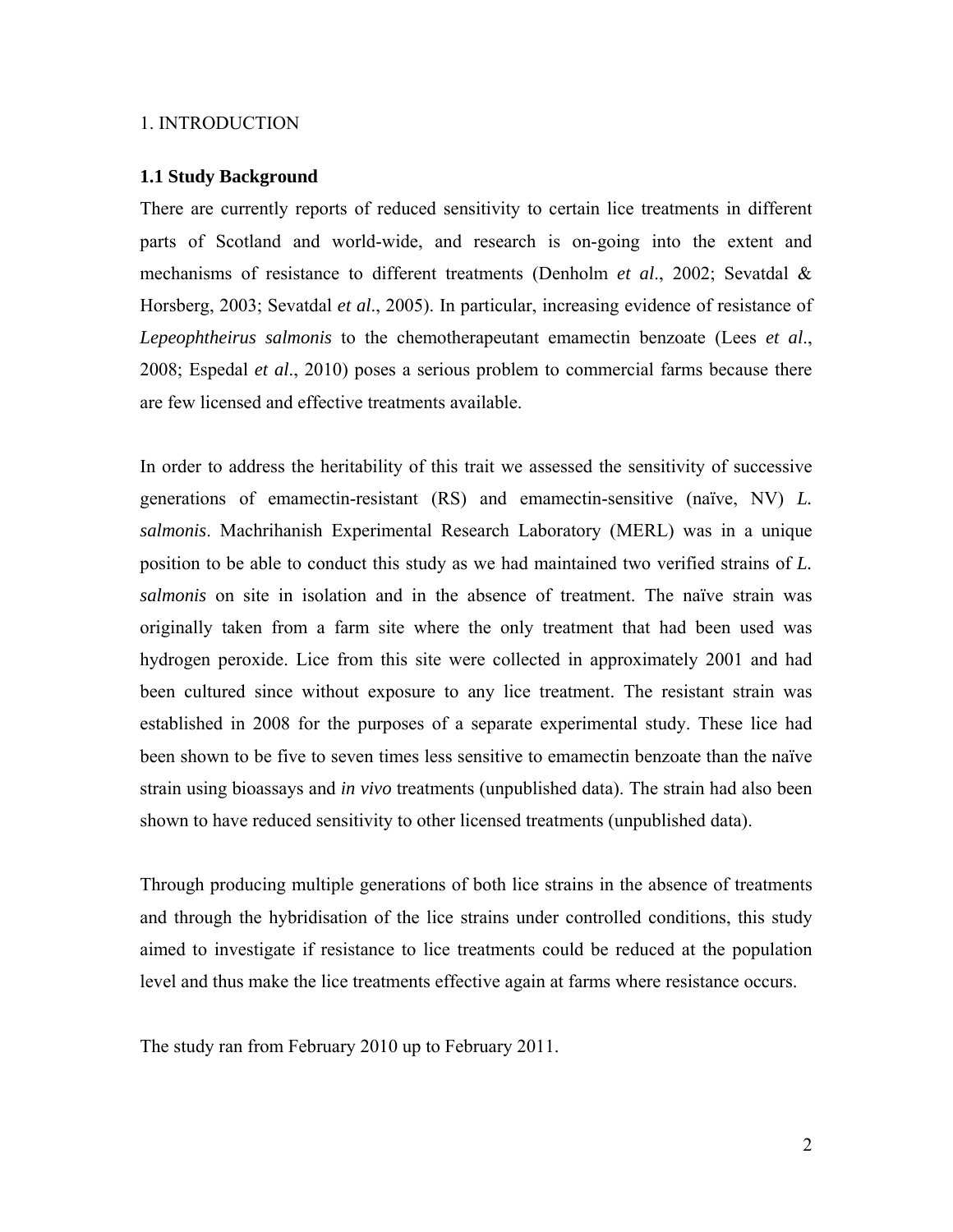# **1.2 Objectives**

The main objectives of the study as set out in the original application were as follows:

- 1) To maintain populations of naïve and resistant lice in culture through multiple generations.
- 2) To monitor sensitivity levels to a given treatment over a period of 12 months and up to 6 subsequent generations in a population of resistant lice in the absence of any treatments.
- 3) To measure the fecundity and successful hatching and development of lice from each generation compared to a naïve control population of lice.
- 4) To determine the sensitivity to a given treatment of hybrids of resistant and naïve lice strains.

## 2. MATERIALS AND METHODS

# **2.1 Objective 1. Maintenance of naïve and resistant lice strains through multiple generations**

Prior to the start of this study, the naïve lice strain (NV) had been cultured in laboratory conditions through at least 40 generations since being collected from a farm site. The resistant strain (RS) had been cultured through approximately eight generations since it was first established. As the results of this study appertain to the sensitivity of each subsequent generation of resistant lice since the last emamectin treatment, the results of bioassays conducted prior to the start of this study are also included in the results that follow.

## *2.1.1 Culturing of Lice*

Both strains of lice were maintained onsite under a Home Office project licence, by infecting fish, allowing lice to develop to adults and produce eggs which were then collected and used to re-infect fish.

For the collection of lice eggs, ovigerous female lice were removed from host fish and incubated at ambient tank temperatures in 10L culture vessels. Eggs were left to hatch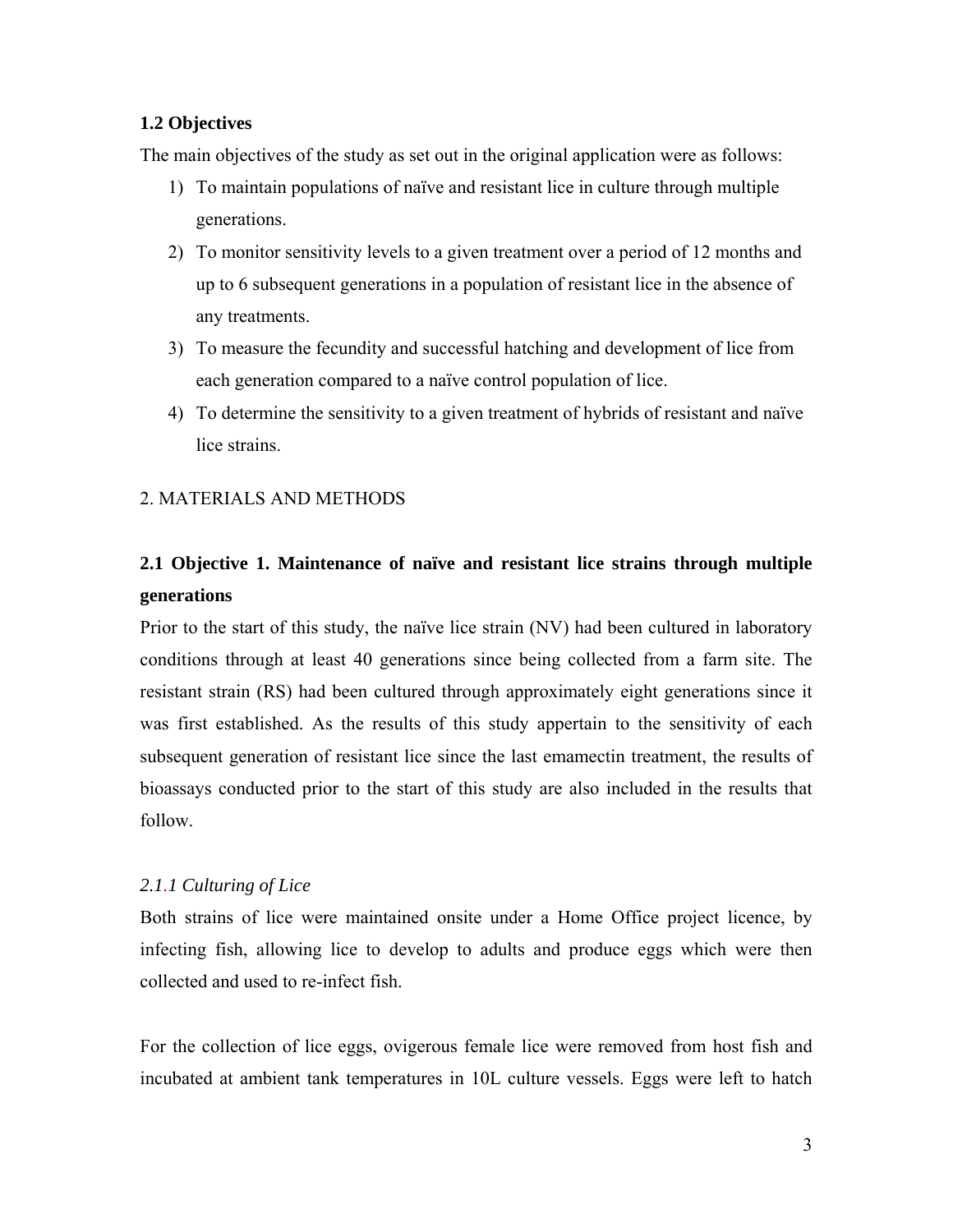and develop to the infective copepodid stage. Aeration and daily partial water changes were performed to maintain the cultures. When copepodids were present, aliquots of culture water from each vessel were examined under a dissecting microscope to estimate the total number of copepodids present.

Experimental fish were then challenged with lice copepodids in tank water. Challenges were conducted at the ambient temperature of the inflowing water except when this fell below 10ºC and water was heated to maintain this level from the day prior to until the day following challenge. During the challenge, water inlets were switched off and levels reduced. Aeration and mixing was provided with air stones and oxygen levels monitored. When necessary, oxygen was diffused into tank water to keep levels above 6mg/L. The number of copepodids used was selected to provide an expected settlement rate of at least 20 lice per fish. Following challenge, a minimum of two fish were selected from each tank and examined under anaesthesia with 2-phenoxyethanol to determine the level of lice settlement. The fish were returned to the tanks. Where lice settlement was below the level required, a repeat challenge using lice from the same cohort of copepodids was conducted as soon as possible where louse numbers allowed.

### *2.1.2 Fish Stock*

Mixed sex Atlantic salmon (*Salmo salar* L.), with an initial mean weight of 200-500g, were used for the sea lice culture. The numbers of fish used for infection of each generation of lice ranged from 20 to 50 depending on the numbers of lice copepodids available to infect the fish.

### *2.1.3 Fish Holding Conditions*

Fish were held in circular glass reinforced plastic (GRP) tanks (1m and 3m diameter). Tanks were provided with a continuous supply of seawater. Light was supplied to each tank on a photoperiod that corresponded with the natural conditions of sunrise and sunset and was adjusted each week. Water recirculation was not used. All tanks were cleaned, disinfected and rinsed before stocking with fish.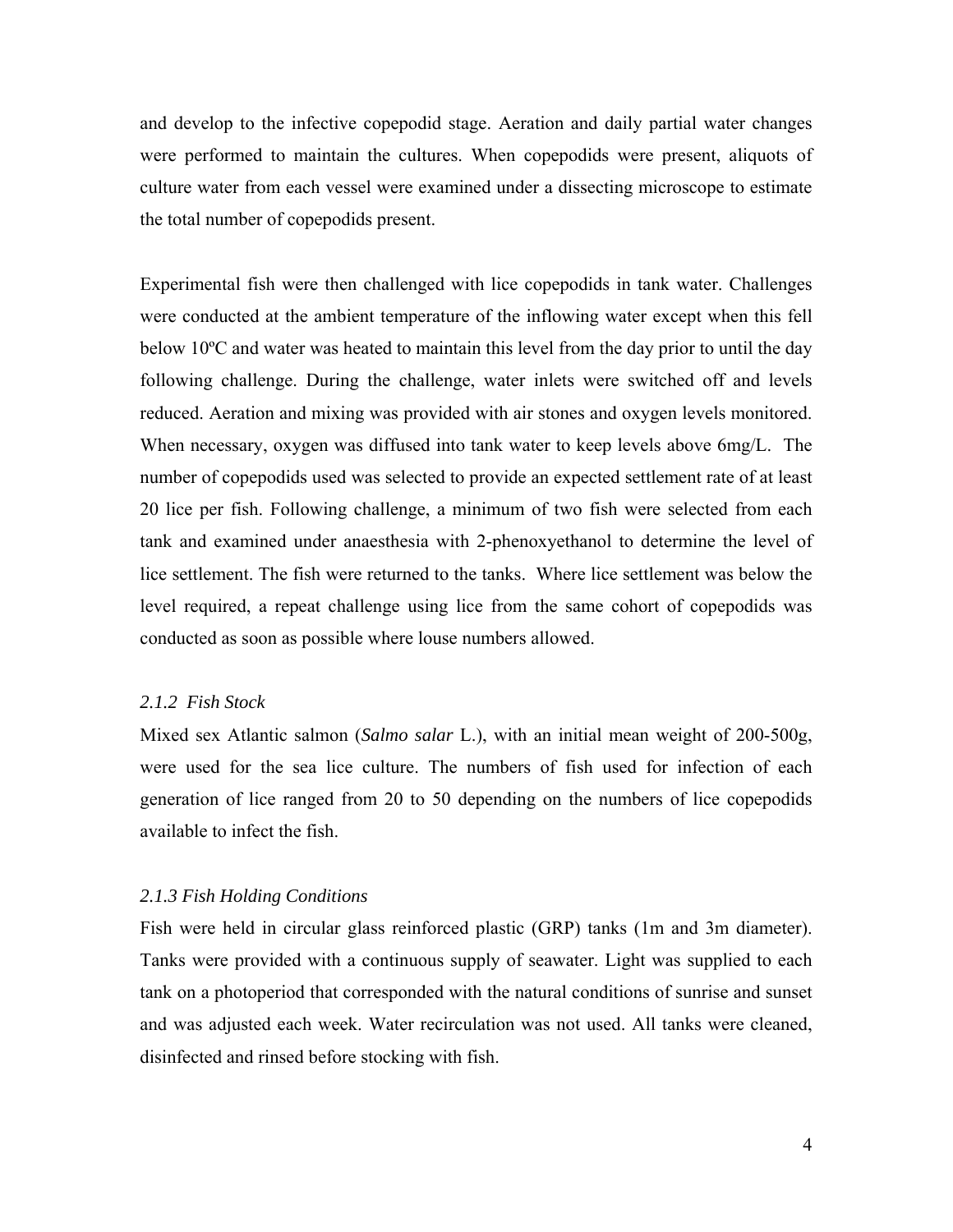# **2.2 Objective 2. Stability of sensitivity to Emamectin benzoate in multiple generations of naïve and resistant lice**

Bioassays were used to test the sensitivity of the NV and RS strains of lice to emamectin benzoate (EB). The estimated  $EC_{50}$  values from the bioassays were compared for the two strains.  $EC_{50}$  was defined as the effective concentration at which 50% of lice in a population were affected.

#### *2.2.1 Test Material*

The test material for the bioassays was technical grade emamectin benzoate (EB). Test material was supplied by Intervet/Schering-Plough and stored dry and in the dark according to label conditions.

#### *2.2.2 Bioassay Methods*

Fish were netted and killed by cervical dislocation. Lice were removed using fine forceps. Adult male lice were transferred to plastic bags containing 8-10 litres of clean seawater from the collection site at ambient salinity and temperature. When enough lice were collected, the remaining fish were left until the female lice had become gravid. These were later collected the same way and transferred to the MERL culturing system to incubate eggs for infecting fish with the next generation. It was decided to only conduct assays on adult male lice as removing female lice for this purpose may have endangered the continuity of the cultures by having insufficient eggs for the subsequent generation. The adults males used in each bioassay were of a similar age, all being tested 1-2 weeks after moulting to the adult stage.

Bags containing lice for bioassays were transferred to an incubator set at 12ºC until temperatures had equilibrated. Live lice were added to deep-sided 100 mL plastic Petri dishes containing 70mL of test solution (see 2.2.3) as soon as possible after water temperatures had reached 12ºC.

Lice were held in test solutions in a dark incubator for 24 hours at 12ºC. No additional water or aeration was supplied.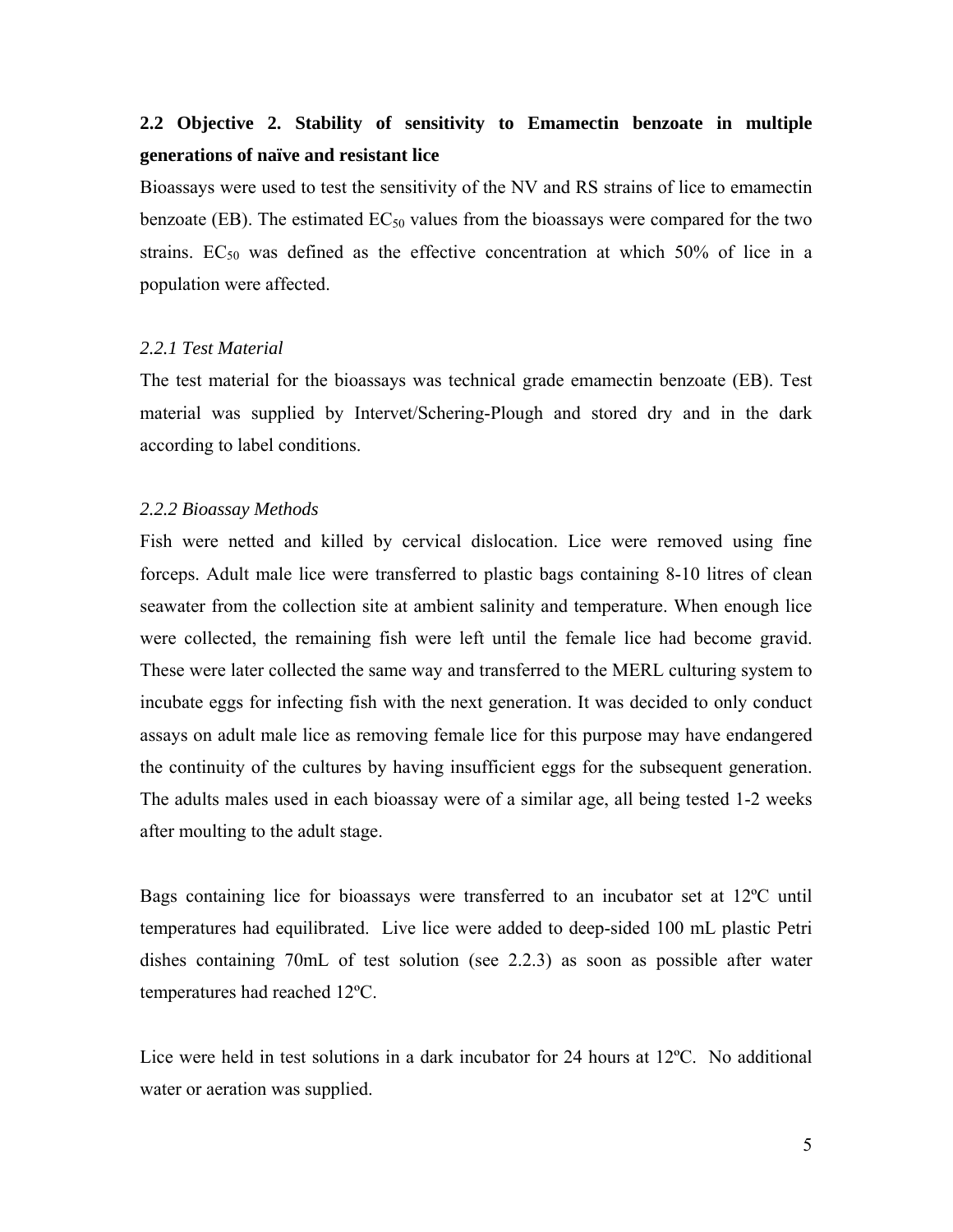There were eight test doses for each louse strain within each generation. Doses were tested in duplicate. Doses were as follows:

- 1) Placebo control containing Polyethylene glycol (PEG) 300
- 2) EB in PEG 300 diluted in sea water. EB concentration 2000ppb
- 3) EB in PEG 300 diluted in sea water. EB concentration 1000ppb
- 4) EB in PEG 300 diluted in sea water. EB concentration 500ppb
- 5) EB in PEG 300 diluted in sea water. EB concentration 250ppb
- 6) EB in PEG 300 diluted in sea water. EB concentration 125ppb
- 7) EB in PEG 300 diluted in sea water. EB concentration 62.5ppb
- 8) EB in PEG 300 diluted in sea water. EB concentration 31.25ppb

In later assays of the hybrid strains, both adult male and adult female lice were tested.

## *2.2.3 Preparation of Test Solutions*

Test doses were prepared not more than 2 hours before the start of each assay. Technical grade emamectin benzoate (EB) was dissolved in PEG300 at 5 mg/mL. 1 mL was further diluted in 999 mL of filtered seawater to make 5 mg/L. 250 mL of each test dose was made up by taking different amounts of the 5 mg/L stock and making up to 250 mL with seawater and also PEG300 (Table 1). The PEG300 was added to each dose so that each contained 0.1 mL, this was equivalent to the volume of PEG300 used to make up the highest test dose.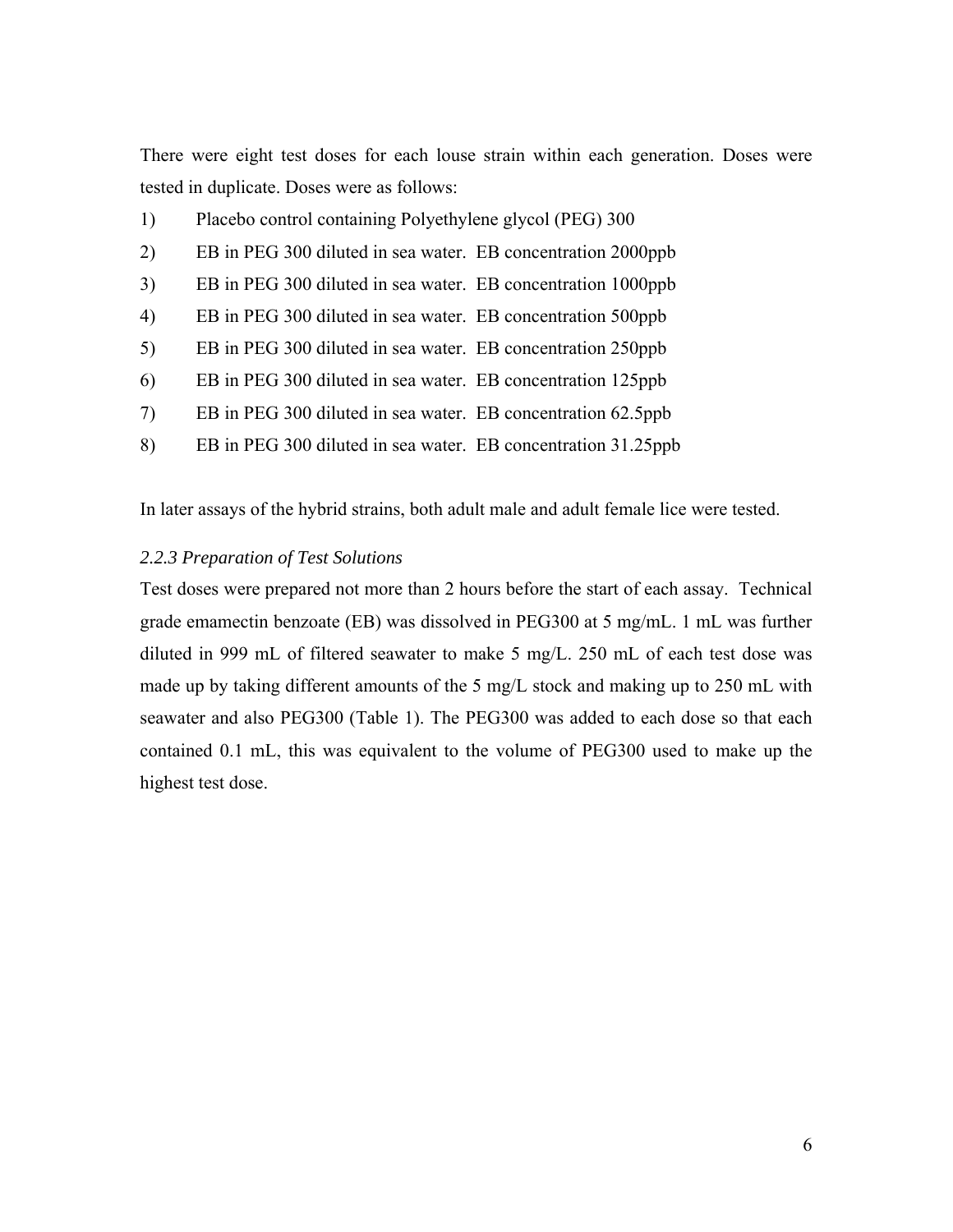**Table 1**: Preparation of emamectin benzoate (EB) test solutions. Volume of 5 mg/L EB solution, seawater and PEG300 required to make 250 mL of a test solution at different doses

| <b>EB</b> Test<br>Dose (ppb) | Vol. of 5 mg/L stock<br>added (mL) | <b>Vol. seawater</b><br>added (mL) | Vol. of PEG300<br>added (mL) |
|------------------------------|------------------------------------|------------------------------------|------------------------------|
| 2000                         | 100.000                            | 150.000                            |                              |
| 1000                         | 50.000                             | 199.950                            | 0.050                        |
| 500                          | 25.000                             | 224.925                            | 0.075                        |
| 250                          | 12.500                             | 237.413                            | 0.088                        |
| 125                          | 6.250                              | 243.656                            | 0.094                        |
| 62.50                        | 3.125                              | 246.778                            | 0.097                        |
| 31.25                        | 1.563                              | 248.339                            | 0.098                        |
|                              |                                    | 249.900                            |                              |

Sea lice were randomly allocated to the experimental Petri dishes so that each contained 5 male lice.

Petri dishes were removed from the incubator after 24 hours of the exposure period. Lice were examined and recorded as live, dead or moribund. The number of affected lice were those recorded as dead or moribund vs. those live (still able to swim normally and reattach when detached from the vessel surface). Examinations were not performed on a blinded basis. This could be considered in future studies.

## *2.2.4 Data Analysis*

Probit analysis was used to generate  $EC_{50}$  data for male lice within each strain for each bioassay. The software used for this was Minitab v.13 (Minitab Inc).

## **2.3 Objective 3. Fecundity and egg hatching**

Following a review of literature it became evident that data on egg string length and hatchability could not be expected to demonstrate differences in fitness between naïve and resistant sea lice. More complex studies are necessary to identify the 'fitness cost' of emamectin resistance in sea lice.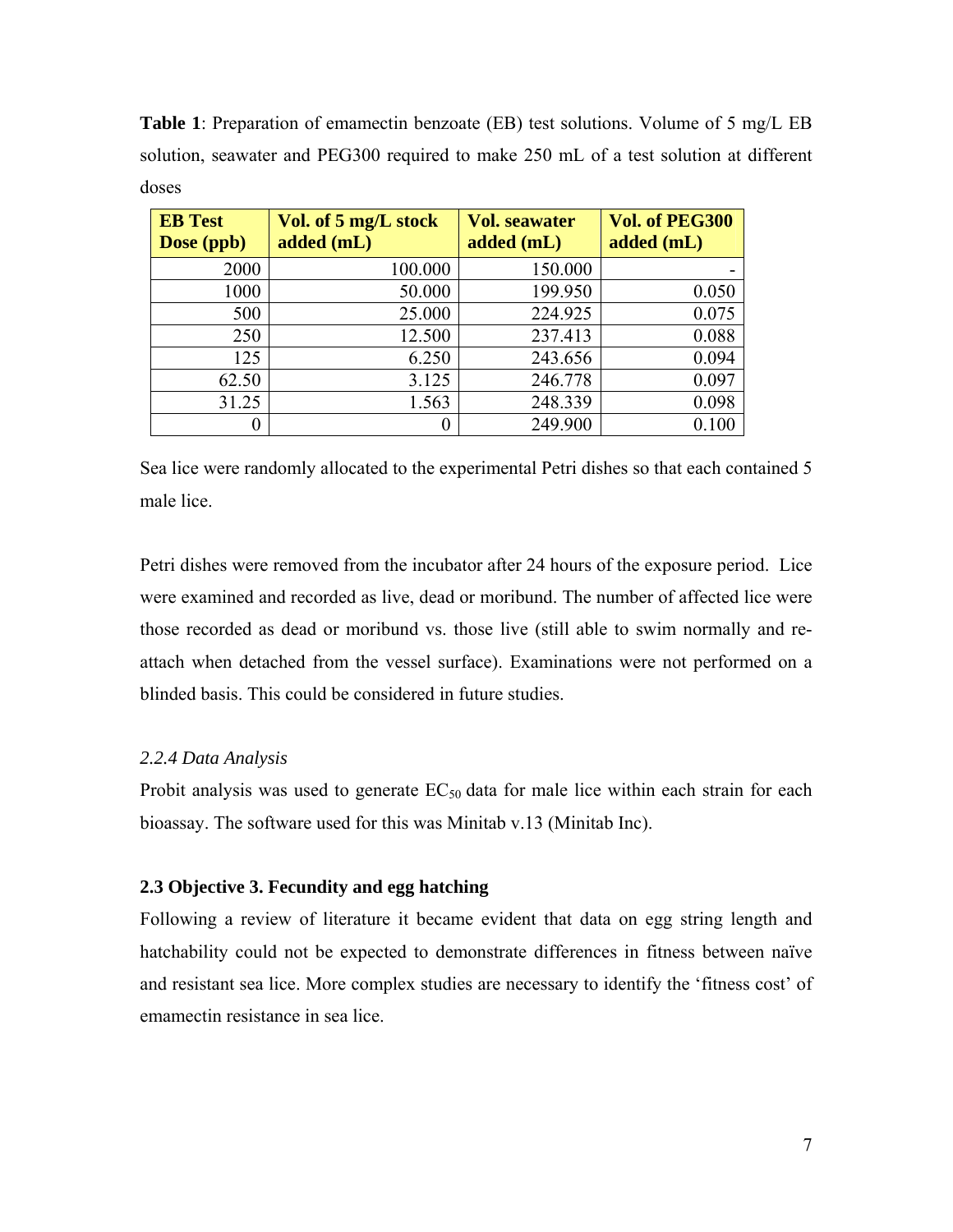# **2.4 Objective 4. Determination of sensitivity to EB of F1 hybrids between naïve and resistant lice strains**

# *2.4.1 Generation of hybrid strains*

Gravid female lice were collected from the resistant strain (generation 12) and naïve strain of lice and eggs were hatched and developed to copepodid stage. Two tanks, each containing 70 salmon were infected using the methods previously described. When adult males and pre-adult females had developed, fish were killed by cervical dislocation and lice removed with forceps to petri dishes. Under a dissecting microscope, lice were sorted into male and female stages using the shape of the genital segments as the criterion. Where it was uncertain of the sex of the louse, it was discarded.

A further two tanks of 20 fish each were set up and infected with the collected lice as follows:

- 1) To the first tank were added adult male lice from the RS strain and pre-adult female (virgin) lice from the NV strain.
- 2) To the second tank of fish were added adult male lice from the NV strain and preadult female (virgin) lice from the RS strain.

The water flows were switched off for 3 hours until most of the lice added to the tanks had attached to the fish.

The fish were maintained until lice had mated and females had produced egg strings. The eggs were collected and incubated and used to infect a further two tanks with the methods previously described. These lice were F1 hybrids, described thereafter as F1a (RS male + NV female parents ) and F1b (RS female + NV male parents).

When the F1 hybrids had developed to adult stages (pre-gravid), lice were removed and bioassays performed. The remaining lice were left until eggs were being produced, then they were collected, pooled as a single F1 strain, incubated and used to infect fish in the *in vivo* study described below (section 2.4.3). The pooled F1 strain is referred to as the HB strain (hybrid strain) in later sections of the report.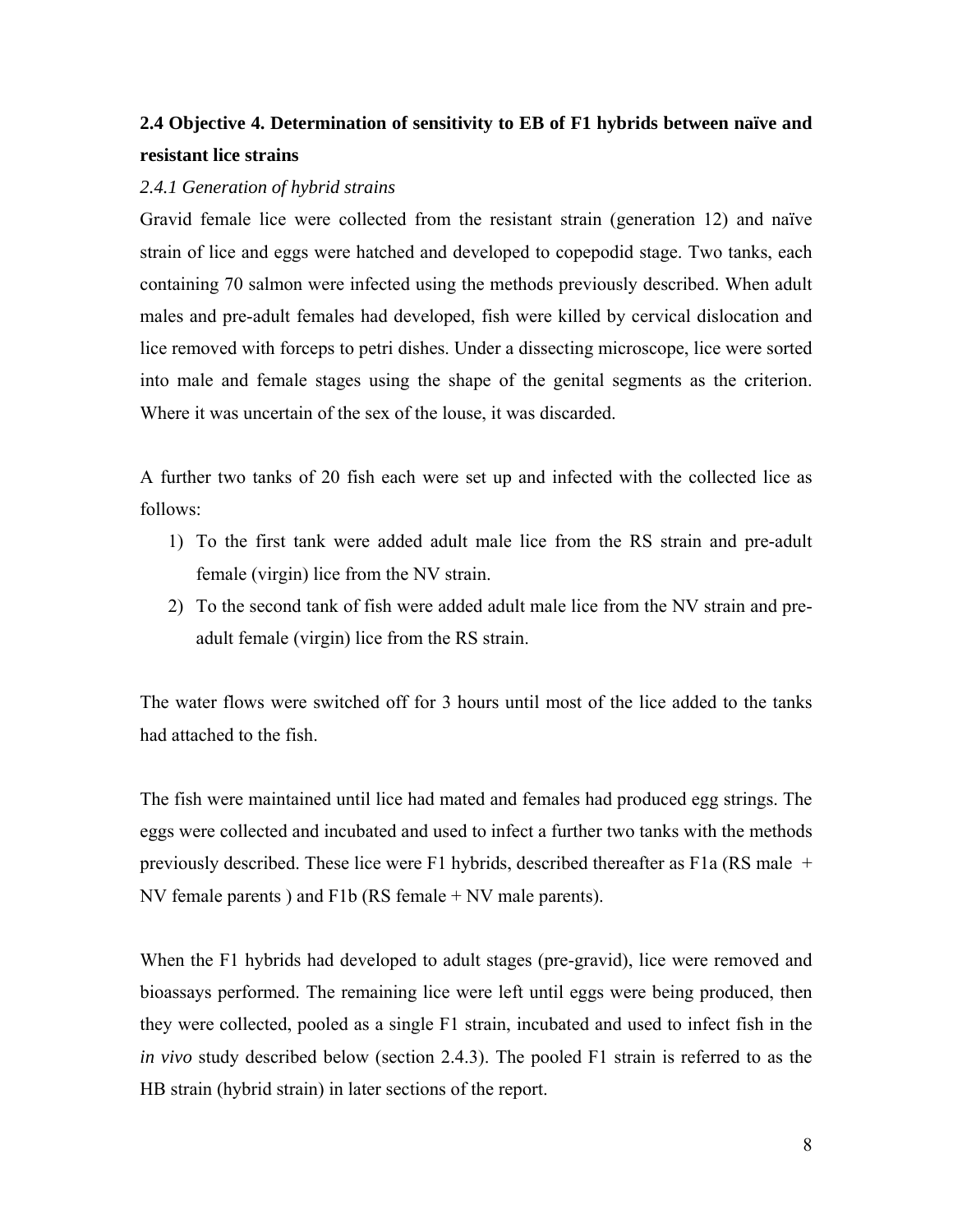## *2.4.2 Bioassay for two strains of F1 hybrid lice (pre in vivo trial)*

Two bioassays were set-up on the  $7<sup>th</sup>$  July 2010, one for the F1a hybrid strain and one for the F1b hybrid strain. The bioassay procedure was in accordance with the set-up described in section 2.2. Five adult males and five adult females (pre-gravid) were allocated to each dose.

### *2.4.3 In vivo testing of hybrid Lice*

For the experimental lice challenge, three 2m diameter tanks each containing 70-160 Atlantic salmon (100-150g) previously marked with a passive transponder chip (PIT tag) were set-up. Each tank of salmon were each challenged with either NV, HB or RS lice. Lice were allowed to develop to chalimus III/IV stages. The pre-treatment sample, Timepoint 1, was conducted on the 11-12th December 2010 (Days -7, -8). Fish were anaesthetised with 2-phenoxyethanol, weighed, examined for lice, PIT tag recorded and allocated to 1m diameter tanks so that there were 6 tanks in total, each containing 25 fish, with 2 tanks for each strain of lice.

Fish were then allowed time to recover from the handling and resume normal feeding behaviour. Lice continued to develop during this period to motile stages. Fish were then starved for one day on the  $19<sup>th</sup>$  January 2011 (Day 0) and experimental feeds were supplied to the fish for seven days (Day 1 to 7). The test material was  $Slice^{\circledast}$  premix (Intervet/Schering-Plough Animal Health), containing 0.2% emamectin benzoate, prepared as medicated feed. This was stored dry and in the dark according to label conditions. The groups and diets presented are shown in Table 2.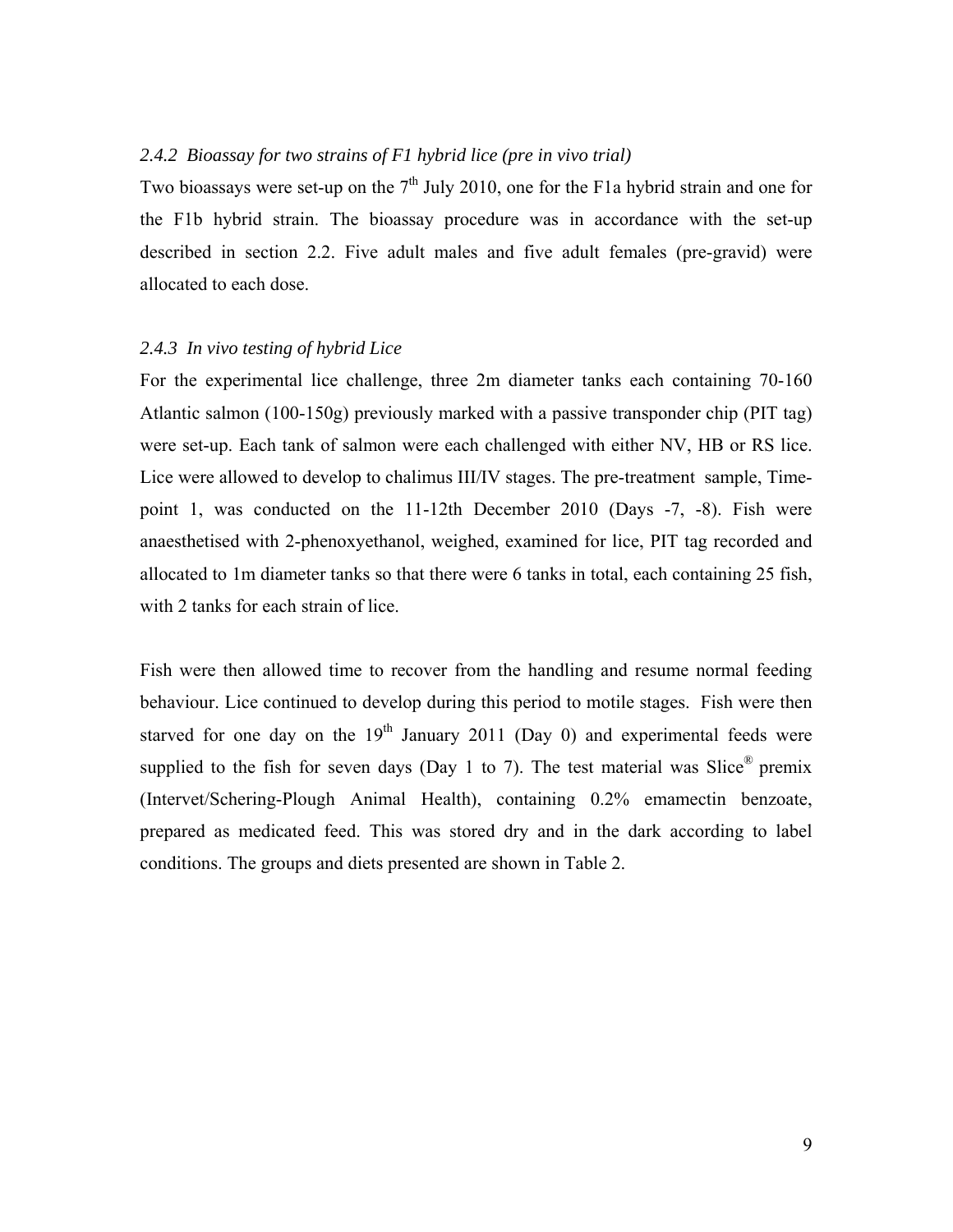| <b>Group</b>      | Lice strain | Diet for 7 days                 |
|-------------------|-------------|---------------------------------|
| NV Control        | Naïve       | Control                         |
| NV Treated        | Naïve       | Slice to deliver 50µg EB/kg/day |
| HB Control        | F1 Hybrid   | Control                         |
| HB Treated        | F1 Hybrid   | Slice to deliver 50µg EB/kg/day |
| RS Control        | Resistant   | Control                         |
| <b>RS</b> Treated | Resistant   | Slice to deliver 50µg EB/kg/day |

**Table 2**: Summary of experimental groups including experimental group name, lice strain and treatment.

Sampling Time-point 2 was on the  $27<sup>th</sup>$  January 2011 (Day 8, 1 day post-treatment) when 5 fish per tank were killed by cervical dislocation, weighed, examined for lice and pit tag removed and recorded.

Sampling Time-point 3 was on the  $16<sup>th</sup>$  February 2011 (Day 28, 21 days post-treatment), three weeks after the last day of experimental feeding. The remaining fish in each tank were killed and sampled as described above. Lice were removed from fish at this stage and used for further bioassays.

During the experimental feeding phase, three meals per day were presented to the fish and uneaten pellets were collected in fine screens in each tank outflow. The number of pellets collected was converted to a dry weight of uneaten feed in order to estimate the mean dosage administered for each tank.

The basal feed used throughout the study was Biomar Pearl 3 mm. The mean weight of fish estimated on Day 0, based on the weights recorded at allocation plus an estimated gain in the interim was 142g. Experimental diets were prepared by weighing out the appropriate amount of feed into a polythene bag, adding the necessary amount of Slice, turning the pellets for 5 minutes until the powder appeared homogenous and then top coating with 1% v/v of pure cod liver oil (Seven Seas Healthcare, Marfleet, UK) and turning for a further 5 minutes. No premix was visibly left in the bag, all appeared to be adhered to the pellets. Control diets were prepared in the same way using a clean new polythene bag with only the addition of the fish oil.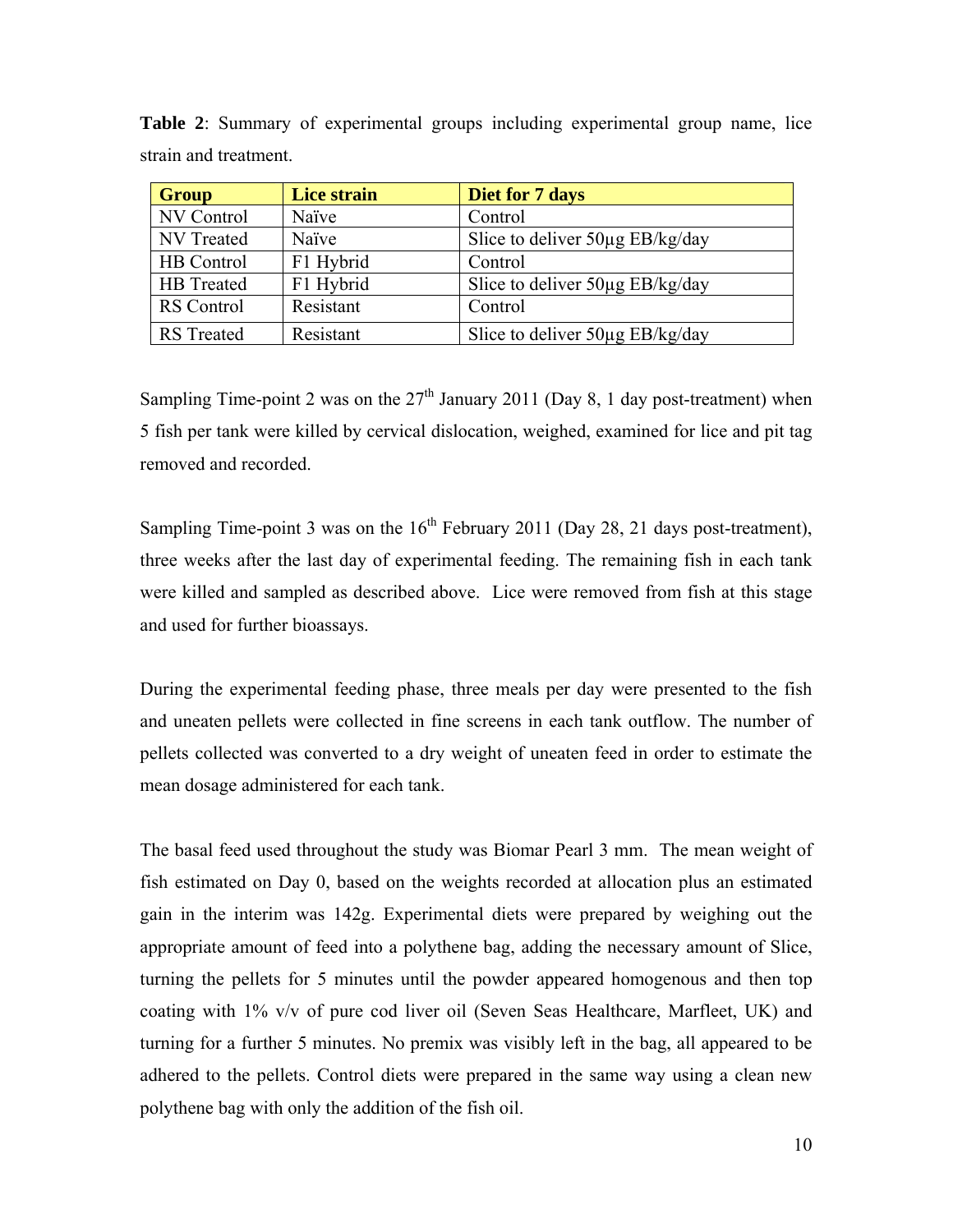## *2.4.4 Bioassay for NV, HB and RS strains of lice (post in vivo trial)*

Lice removed at Time-point 3 were further tested in bioassays using the procedure previously described. Lice from the NV control, HB control and RS control tanks were each tested in a bioassay. Around 3-5 adult males and 3-5 adult females (pre-gravid) were allocated to each dose. There were not always 5 individuals of each sex available, after the *in vivo* trial, to be added to each dose.

#### *2.4.5 Data Analysis*

Regarding the bioassays, Probit analysis was used to generate  $EC_{50}$  data for male and female lice separately within each strain for each bioassay.

For the *in vivo* trial, sea lice count data were summarised for each tank. Mean number, standard deviation and median number of lice per fish were calculated for tanks. Due to low sample sizes and sea lice infections typically being over dispersed, non-parametric statistics were used to compare lice counts between tanks based on sample median lice infections. Significant differences in median lice count between all tanks at Time-point 1 were compared using a Kruskal-Wallis test. For Time-points 2 and 3, significant differences in median lice count between the treatment tank and control tank for each lice strain were compared using Mann-Whitney tests.

To determine the efficacy of EB treatment for each strain in the *in vivo* trial, a modified Henderson-Tilton formula was applied as follows:

Corrected  $\%$  = (1-(mean of control before treatment\*mean of treated after treatment)/(mean of control after treatment\*mean of treated before treatment))\*100

The Henderson-Tilton formula was applied to data for both Time-point 2 and 3.

All statistical analysis was conducted using either Minitab version 13 or GraphPad InStat software. In all cases a significance level of  $p<0.05$  was set.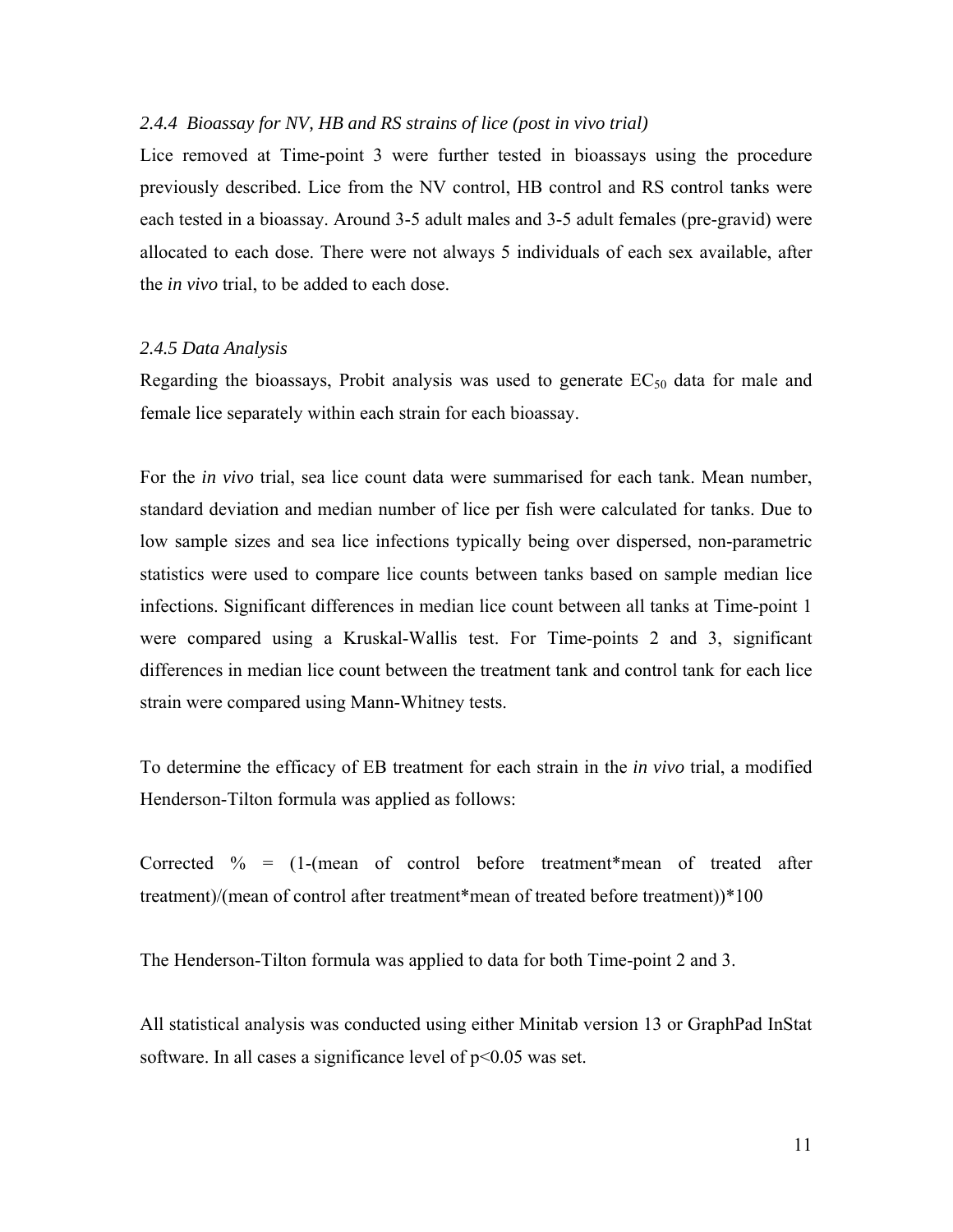### 3. RESULTS

### **3.1. Maintenance of naïve and resistant lice strains through multiple generations**

The lice from the NV and RS strains were successfully cultured through 16 generations in laboratory conditions with no apparent loss of viability or changes in morphology or behaviour.

### **3.2. Stability of sensitivity to EB in multiple generations of naïve and resistant lice**

Table 3 shows the results of the bioassays of naïve and resistant strains of lice before and during this study. Results are included from prior to the study (generations 0-7 inclusive) in order to show stability since the resistant strain were first cultured in the laboratory. The data is graphically illustrated in Figure 1.

**Table 3**: EC<sub>50</sub> values for successive generations of pure NV and RS strains of *L. salmonis* cultured separately in the absence of lice treatments. Lice were exposed to emamectin benzoate at 12 ºC for 24 hours in dark conditions. Data are presented for adult male lice only. All values are parts per billion (ppb), with 95% confidence intervals reported. Lw 95% = lower 95% confidence interval, Up 95% = upper 95% confidence interval.

|             |                   | <b>Adult male RS lice</b> |     |      | <b>Adult male NV lice</b> |     |     |
|-------------|-------------------|---------------------------|-----|------|---------------------------|-----|-----|
|             |                   |                           | Lw  | Up   |                           | Lw  | Up  |
| <b>Date</b> | <b>Generation</b> | $EC_{50}$                 | 95% | 95%  | $EC_{50}$                 | 95% | 95% |
| 11/12/2008  | Gen <sub>0</sub>  | 715                       | 550 | 1048 | 141                       | 104 | 190 |
| 10/03/2009  | Gen 1             | 1211                      | 766 | 2442 | 145                       | 106 | 207 |
| 10/07/2009  | Gen 3             | 732                       | 601 | 989  | 145                       | 106 | 207 |
| 25/10/2009  | Gen 7             | 823                       | 744 | 960  | 121                       | 94  | 192 |
| 02/03/2010  | Gen 9             | 814                       | 700 | 990  | 131                       | 87  | 299 |
| 06/04/2010  | Gen 10            | 853                       | 683 | 999  | 101                       | 72  | 171 |
| 17/06/2010  | Gen 12            | 732                       | 622 | 921  | 114                       | 85  | 170 |
| 24/11/2010  | Gen 15            | 620                       | 535 | 796  | 189                       | 121 | 398 |
| 16/12/2010  | Gen 16            | 940                       | 754 | 1220 | 122                       | 91  | 189 |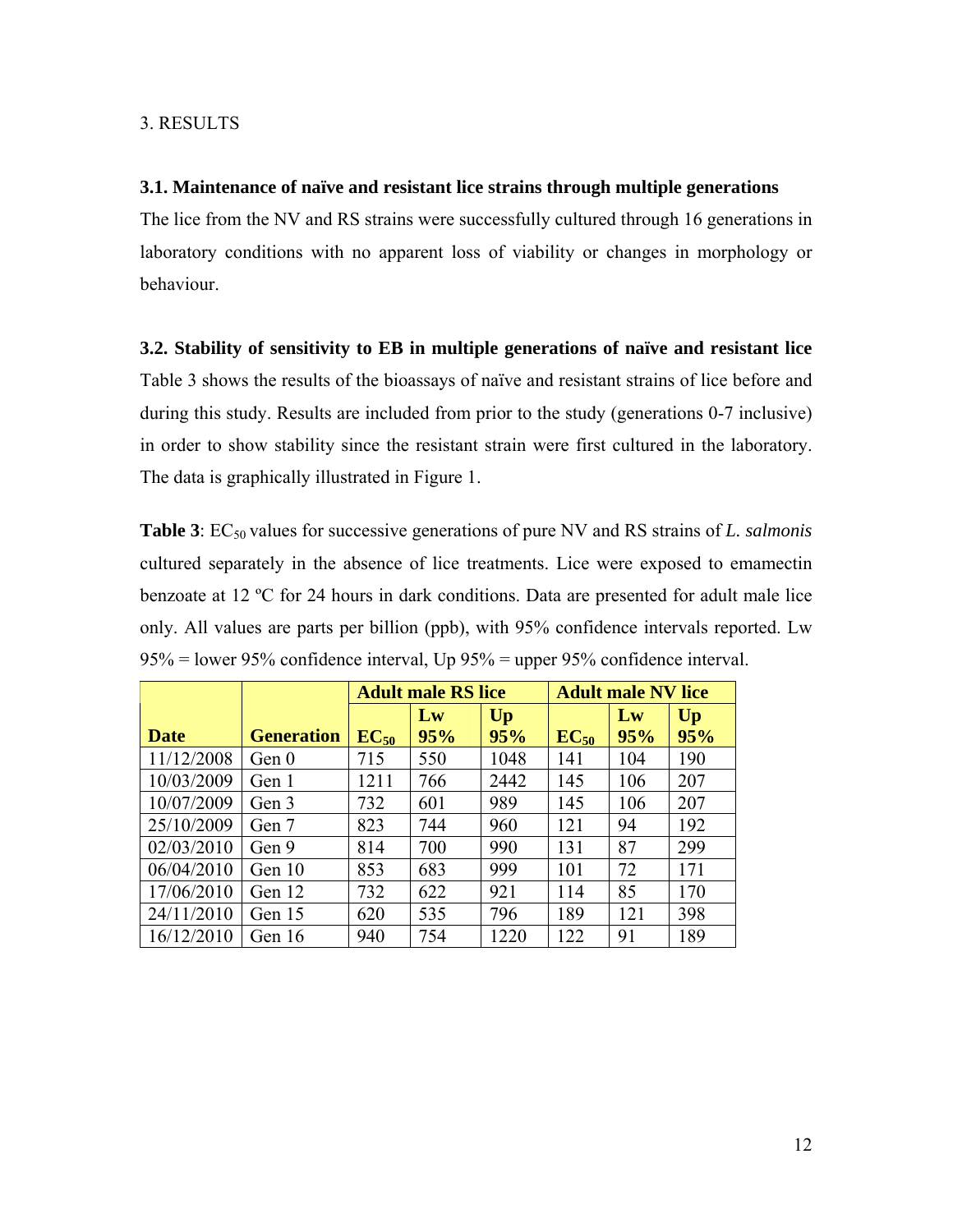

**Figure 1**: EC<sub>50</sub> values of emamectin benzoate for NV and RS strains of lice. Lice were cultured in laboratory conditions in the absence of any louse treatments. Error bars denote 95% confidence intervals.

In all assays, the adult male lice from the resistant RS strain were less sensitive to EB than those from the naïve strain. The level of sensitivity in both strains was fairly consistent over the 16 generations with approximately six-fold less sensitivity in the RS strain. There was an anomalous result for the RS strain in Generation 1 where confidence intervals were very high. This may be explained as there were fewer adult males available for testing in this assay (n=10 per dose) compared to other assays (n $\geq$ 20 per dose).

## **3.3 Fecundity and egg hatching**

Relative fecundity and egg hatchability were not evaluated for the reasons described in section 2.3 and discussed in section 4.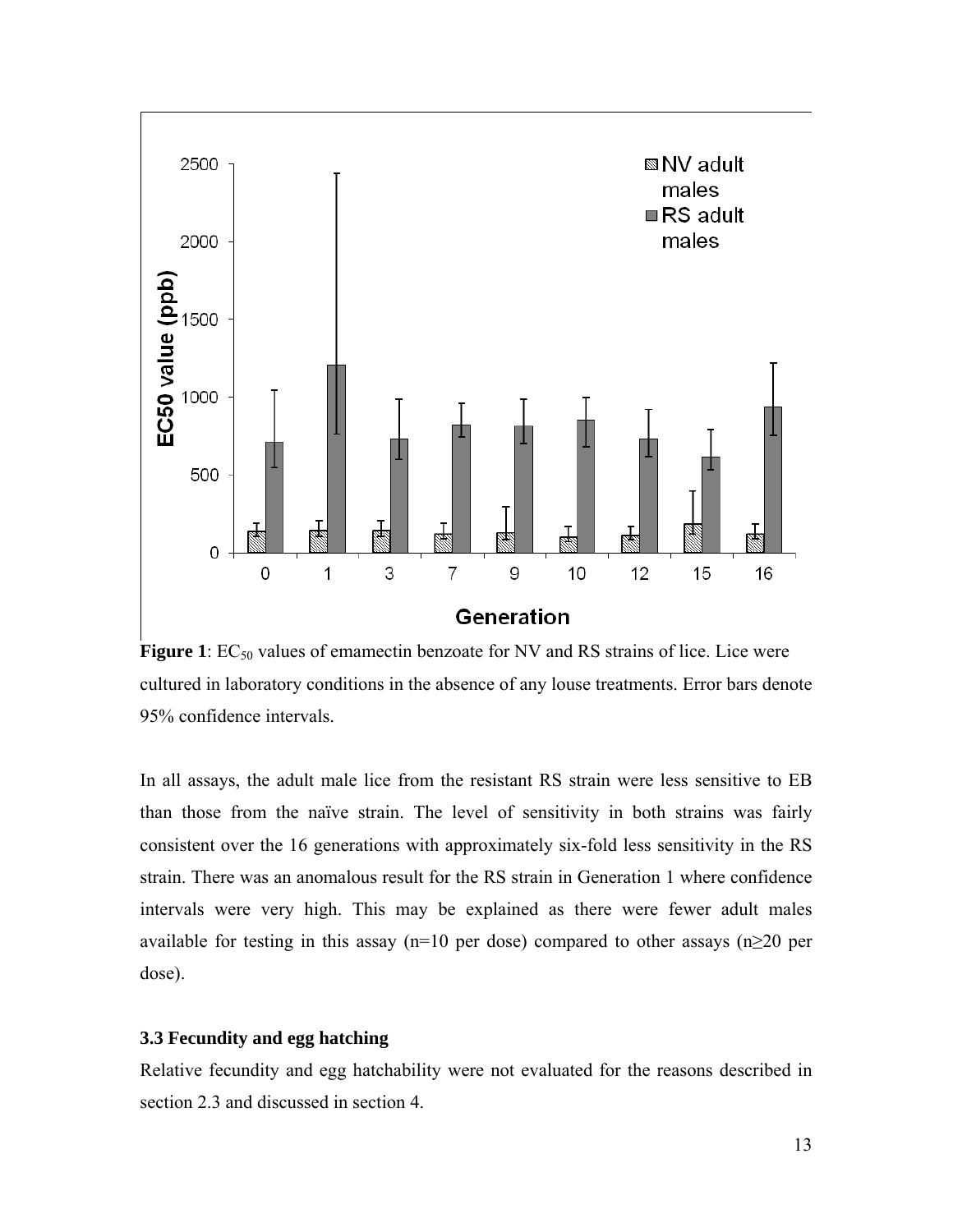# **3.4 Determination of sensitivity to EB of F1 hybrids between resistant and naïve lice strains**

# *3.4.1 Bioassay results for two strains of hybrid lice (F1a and F1b)*

Bioassay results for the two strains of hybrid lice (F1a and F1b) are presented in Table 4 and graphically presented in Figure 2.  $EC_{50}$  values were between those seen for NV and RS lice. In particular, the  $EC_{50}$  of F1 hybrid males were 348 and 435. These lay between the NV  $EC_{50}$  (114) and RS  $EC_{50}$  (732) of males in generation 12 (parents of the hybrids). The  $EC_{50}$  value did not differ greatly according to the sex of the resistant parent. The two types of F1 hybrid produced were therefore mixed for further use in tank trials.

**Table 4.**  $EC_{50}$  values for adult male and adult female (pre-gravid) lice exposed to emamectin benzoate at 12 ºC for 24 hours in dark conditions. All values are ppb, with 95% confidence intervals reported. Lw 95% = lower 95% confidence interval, Up 95% = upper 95% confidence interval.

| <b>Hybrid</b>    | <b>Parents</b> | <b>Test Subject</b> | $EC_{50}$ | $Lw$ 95% | Up $95%$ |
|------------------|----------------|---------------------|-----------|----------|----------|
| strain           |                |                     |           |          |          |
| F <sub>1</sub> a | NV female +    | Adult male          | 435       | 335      | 573      |
|                  | RS male        | Adult female        | 250       | 196      | 318      |
| F1b              | $NV$ male +    | Adult male          | 348       | 231      | 525      |
|                  | RS female      | Adult female        | 174       | 144      | 300      |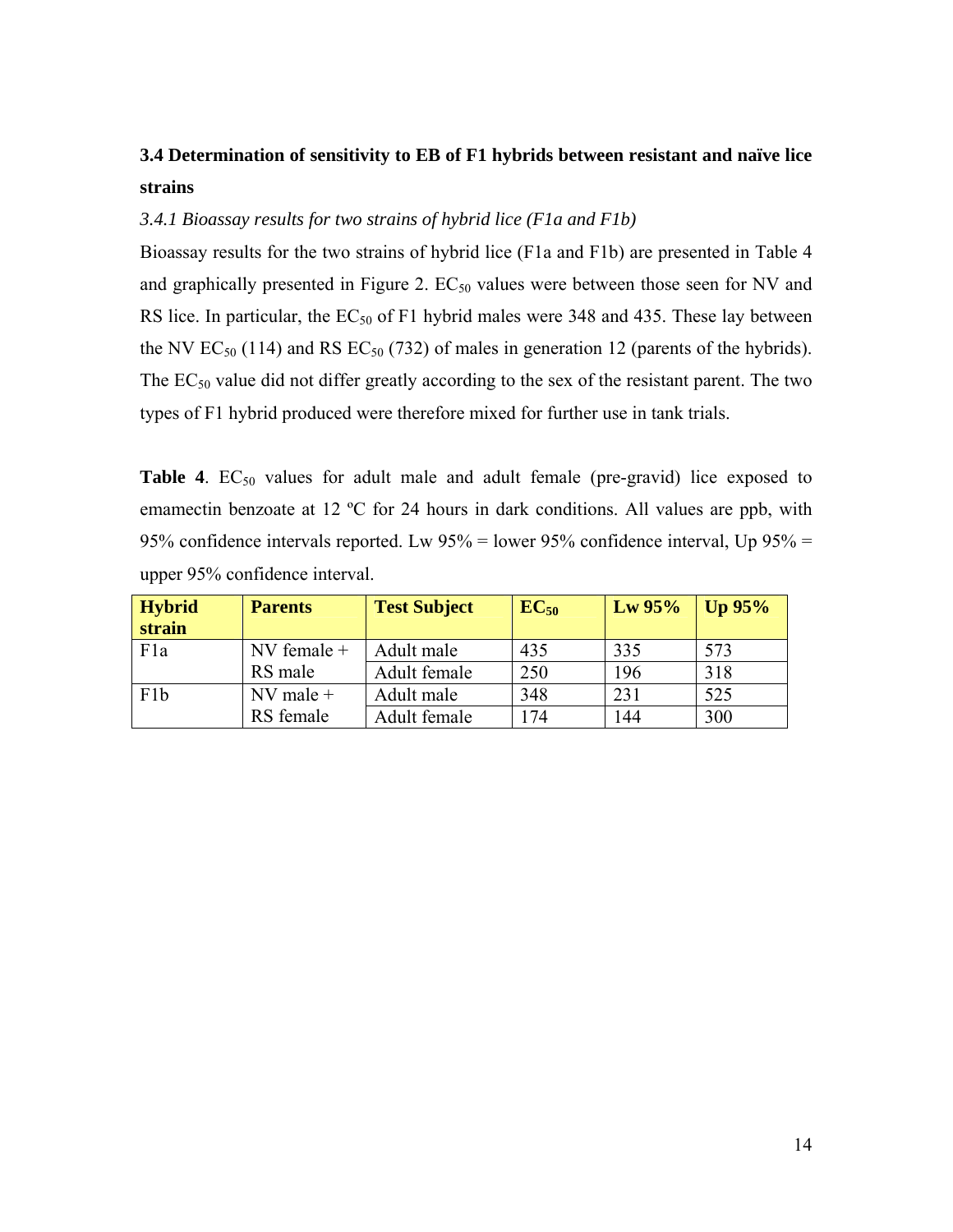

**Figure 2**: EC<sub>50</sub> values for EB for two hybrid strains of lice: F1a and F1b. Strains have different parentage. Results are presented for male and female lice separately. Error bars denote 95% confidence intervals.

# *3.4.2 In vivo results for hybrid lice*

### 3.4.2.1 Time-point 1: Days -8 and -7

The mean lice counts for the three strains of lice when examined at chalimus III stage prior to treatment are presented in Table 5. A non-parametric Kruskal-Wallis test showed that there were no significant differences in the number of lice per fish between tanks (p  $= 0.24$ , KW=6.70).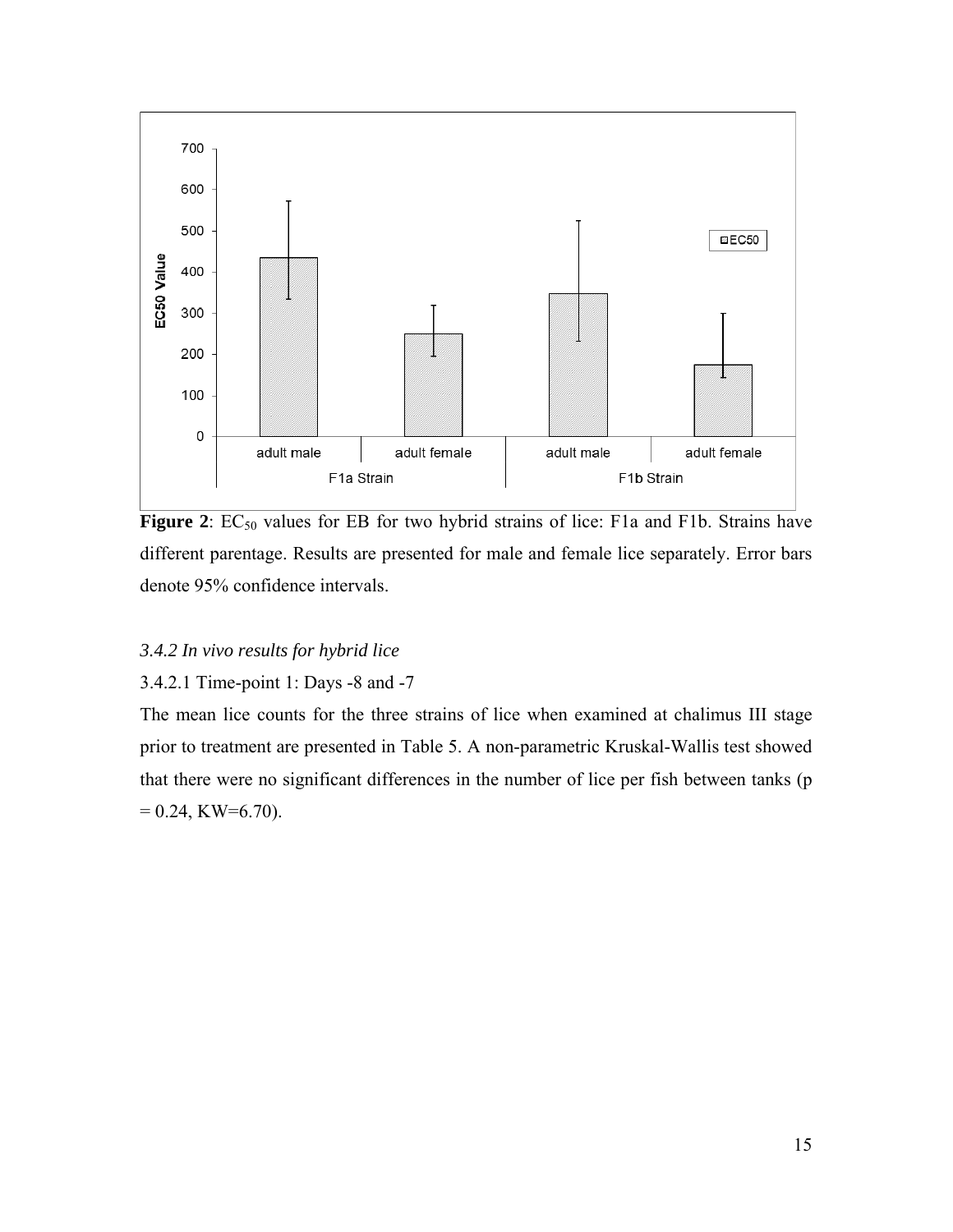**Table 5**. Summary data of lice counts at Time-point 1 (pre- treatment). The table presents the mean, standard deviation (SD) and median number of lice per fish for each group (n= 25 fish/group). The majority of lice were at the chalimus III stage.

| <b>Group</b>      | Mean no. lice per fish | <b>SD</b> | <b>Median no. lice per fish</b> |
|-------------------|------------------------|-----------|---------------------------------|
| NV Control        | 25.8                   | 21.4      | 22                              |
| NV Treated        | 22.6                   | 12.9      | 19                              |
| HB Control        | 26.6                   | 10.7      | 25                              |
| HB Treated        | 26.8                   | 11.8      | 26                              |
| RS Control        | 23.8                   | 7.3       | 22                              |
| <b>RS</b> Treated | 21.9                   | 73        | 21                              |

3.4.2.2 In-feed Dose

Slightly above target dosing was achieved for all treatment groups. Mean dose delivery for each treatment group was as follows:

NV treated group  $-53.1 \mu g/kg/day$ 

HB treated group  $-53.2 \mu g/kg/day$ 

RS treated group  $-52.7 \mu g/kg/day$ 

3.4.2.3 Time-point 2: Day 8 (27/01/11)

The summary data for lice counts for the three strains of lice when examined on Day 8 are presented in Table 6. At this time, Slice was shown to be 80% effective against the naïve strain of lice, ineffective (0%) against the hybrid strain and only 11.5% effective against the RS strain. A Mann-Whitney U test revealed significantly fewer lice per fish in treated than control groups of the NV strain ( $U = 25$ ,  $p = 0.01$ ). Tests did not reveal a significant difference between the control and treated groups for the hybrid strain ( $U = 18$ , *p =*0.31) or the RS strain (*U =*14.5*, p =*0.75).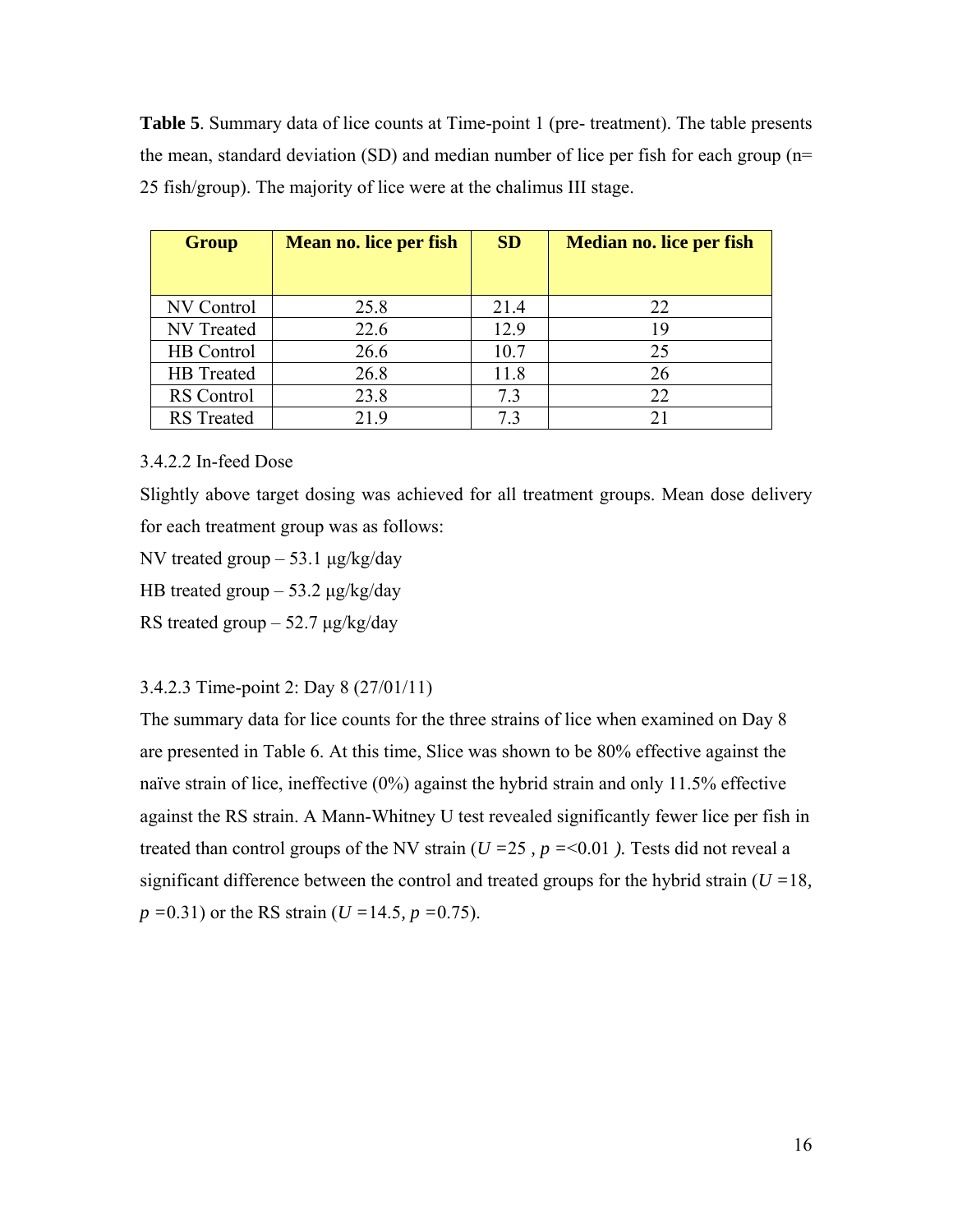**Table 6**. Summary data of lice counts at Time-point 2 (immediately following treatment). The table presents the mean, standard deviation (SD) and median number of lice per fish for each group (n=5 fish/group). The majority of female lice were at the pre-adult II stage. The majority of male lice were at the adult stage. Efficacy of treatment is also given.

| <b>Group</b>      | Mean no. lice per fish | <b>SD</b> | <b>Median</b> | Efficacy $(\% )$ |
|-------------------|------------------------|-----------|---------------|------------------|
| <b>NV Control</b> | 20.2                   | 3.4       | 21.0          |                  |
| <b>NV</b> Treated | 4.0                    | 1.9       | 4.0           | 80.0             |
| HB Control        | 19.0                   | 2.4       | 19.0          |                  |
| <b>HB</b> Treated | 15.8                   | 6.8       | 17.0          |                  |
| RS Control        | 18.6                   | 7.2       | 21.0          |                  |
| <b>RS</b> Treated | 17.8                   | 8.2       | 21.0          | 11.5             |

## 3.4.2.4 Time-point 3: Day 28 (16/02/11)

The summary data for lice counts for the three strains of lice when examined on Day 28 are presented in Table 7 and illustrated in Figure 3. Slice was shown to be 98% effective against the naïve strain of lice, 3.2% against the Hybrid strain and 0% against the RS strain. A Mann-Whitney U test revealed significantly fewer lice per fish in treated than control groups of the NV strain ( $U = 330.5$ ,  $p = 0.01$ ). Tests did not reveal a significant difference between the control and treated groups for the hybrid strain (*U =*201.5*, p =*0.11) or the RS strain (*U =*231*, p =*0.41).

| <b>Table 7.</b> Summary data of adult lice counts at Time-point 3 (Day 28). The table presents |
|------------------------------------------------------------------------------------------------|
| the number of fish sampled and the mean, standard deviation (SD) and median number of          |
| adult lice per fish for each group. All lice were adults. Efficacy of treatment is also given. |

| <b>Group</b>      | <b>Number of</b> | Mean no.      | <b>SD</b> | <b>Median</b> | <b>Efficacy</b> |
|-------------------|------------------|---------------|-----------|---------------|-----------------|
|                   | fish             | lice per fish |           |               | (%)             |
| NV Control        | 18               | 5.3           |           | 4.0           |                 |
| NV Treated        | 19               | 0.1           | 0.3       | 0.0           | 98              |
| HB Control        | 17               | 8.1           | 3.4       | 9.0           |                 |
| HB Treated        | 18               | 10.4          | 3.6       | 10.0          | 3.2             |
| <b>RS</b> Control | 20               | 7.7           | 3.3       | 7.0           |                 |
| <b>RS</b> Treated | 20               | 6.9           | 31        | 6.5           |                 |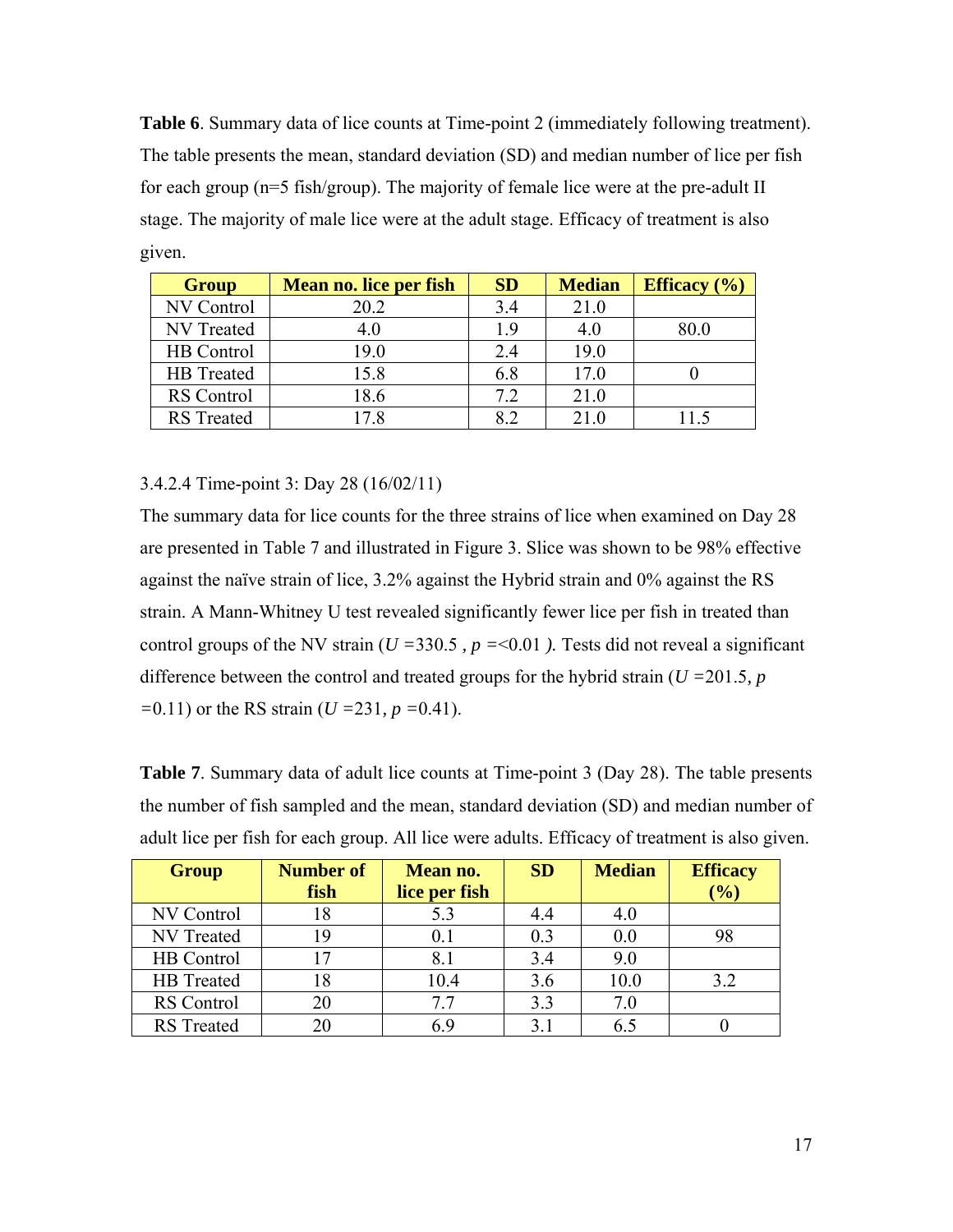

**Figure 3**: Mean number of lice per fish for the control and treated groups within the NV, HB and RS lice strains. Data is presented for Sample 3 (3 weeks post Slice treatment). Bars are divided into the mean number of adult males and adult females NG (non-gravid) and G (gravid) per fish (see Table 6 for the number of fish sampled).

# *3.4.3 Bioassay results for hybrid lice following the in vivo trial*

Lice were removed from the three control tanks (NV control, Hybrid control, RS control) from the *in vivo* study and tested in a bioassay. The lice were tested for sensitivity to emamectin. The results from the bioassay are summarised in Table 8 and graphically presented in Figure 4. Estimated  $EC_{50}$  values for F1 Hybrids (HB) were between those seen for the pure NV and RS strain for both male and female lice.

**Table 8**. Estimated EC<sub>50</sub> values for adult male and adult female *L. salmonis* exposed to emamectin benzoate at 12 ºC for 24 hours in dark conditions. All values are ppb, with 95% confidence intervals reported. Lw  $95\%$  = lower 95% confidence interval, Up  $95\%$  = upper 95% confidence interval.

|            | <b>Adult males</b> |           |        | <b>Adult females</b> |        |       |  |
|------------|--------------------|-----------|--------|----------------------|--------|-------|--|
| Group      | $EC_{50}$          | Lw<br>95% | up 95% | $EC_{50}$            | up 95% |       |  |
| NV control | 151.8              | 66.9      | 208.3  | 117.6                | 24.8   | 144.1 |  |
| HB control | 739.2              | 570.5     | 957.5  | 314.0                | 213.9  | 404.2 |  |
| RS control | 944.1              | 774.5     | 150.4  | 445.1                | 370.5  | 543.6 |  |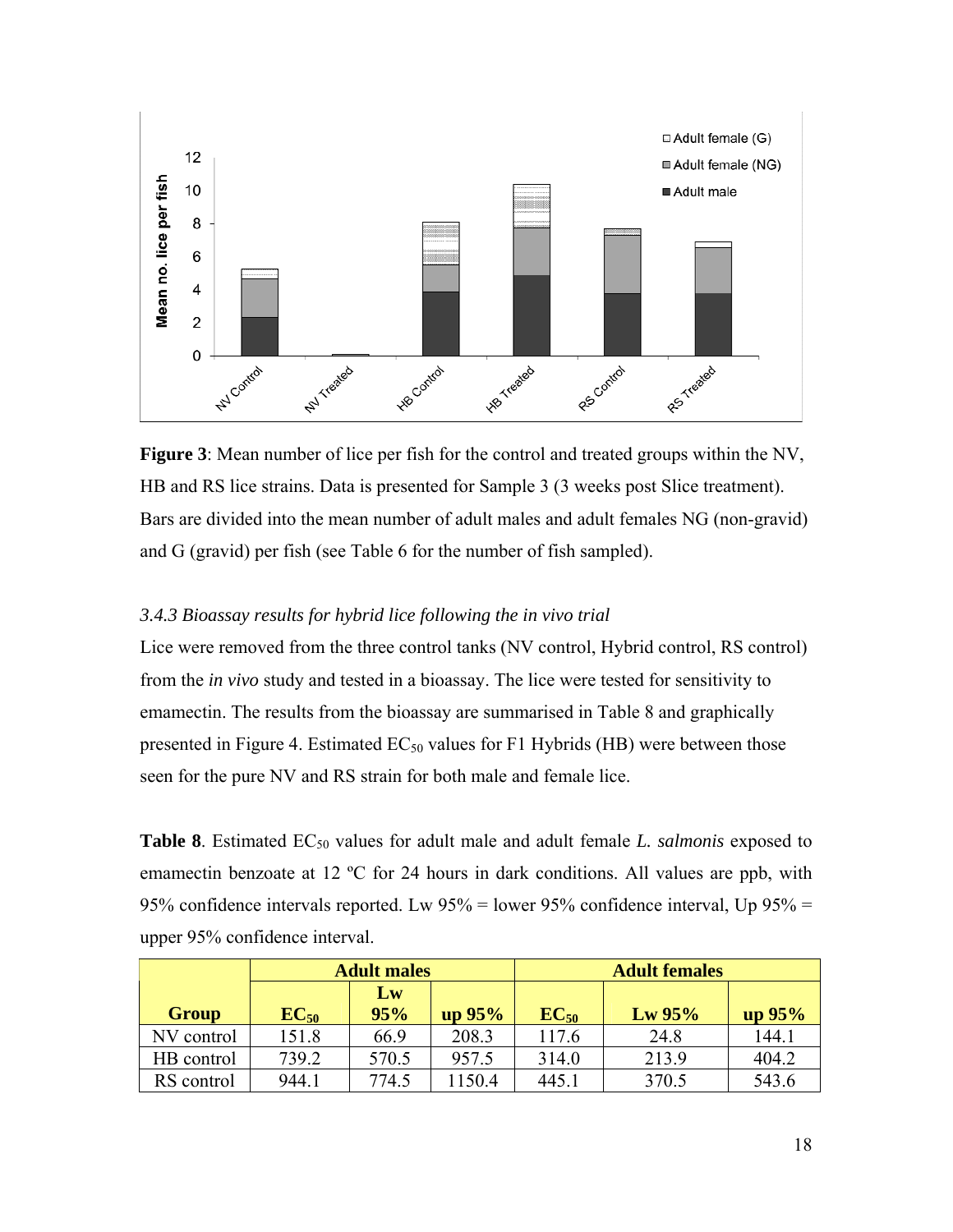

Figure 4: EC<sub>50</sub> values of EB for NV, HB and RS strains of lice. Results for male and female lice are presented separately. Lice were removed from fish from the control tanks from the *in vivo* study. Error bars denote 95% confidence intervals.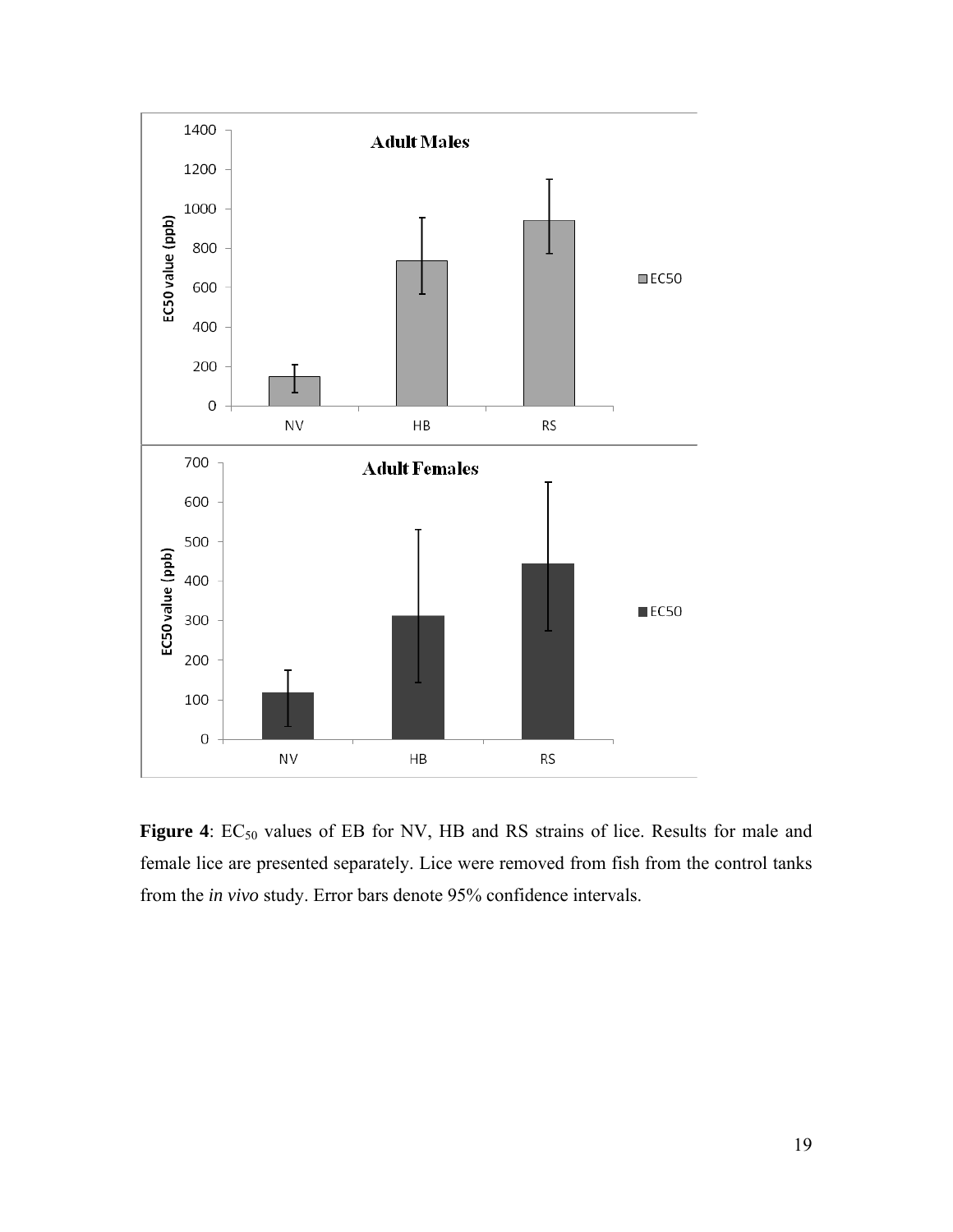### 4. DISCUSSION

This study has demonstrated that lice of the two strains, naïve (NV) and resistant (RS), can be successfully cultured through multiple generations in laboratory conditions.

Sensitivity measured by  $EC_{50}$  to emamectin benzoate within the two strains did not change considerably during 16 generations in the absence of either selection by drugs or gene flow. This implies that there is a heritable genetic basis to sensitivity in the NV strain and to reduced sensitivity in the RS strain. The stability of the generations gives confidence in the value of these strains as reference standards for the determination of chemotherapeutant efficacy.

F1 Hybrid lice between the NV and RS strains showed an estimated  $EC_{50}$  value between those of parent strains when tested using bioassays. This was found to be independent of the strain of the father or mother. This supports the idea that reduced sensitivity has a genetic basis and is heritable from either the mother or father in a semi-dominant fashion.

In the tank study using Slice at the recommended dose (50 µg EB/kg/day), there was no clear sensitivity in either the RS strain or F1 hybrid strain whereas 98% of NV strain were affected. Thus a potential threshold dose which might start to affect hybrid lice but not RS lice had not been reached. It is difficult to compare the dosage in the two approaches taken (bioassay *versus* tank). It seems likely that in the tank study, hybrid lice were being exposed to concentrations below the  $EC_{50}$  level identified by bioassay. Indeed the routes tested in the bioassays and tanks trials prevent comparisons - lice in the bioassays were topically exposed to EB for 24 hours whereas lice in the tank study were exposed to EB by feeding on the fish over a number of days.

This study has focussed on sea lice resistance in experimental culture conditions and provided information as to the mechanism of resistance in sea lice. It has confirmed that reduced sensitivity to EB is a heritable trait in sea lice. It has also shown that in the absence of selection pressure (in favour of EB resistance) or gene flow, sensitivity within an isolated lice population was not restored in our study over 16 generations. Gene flow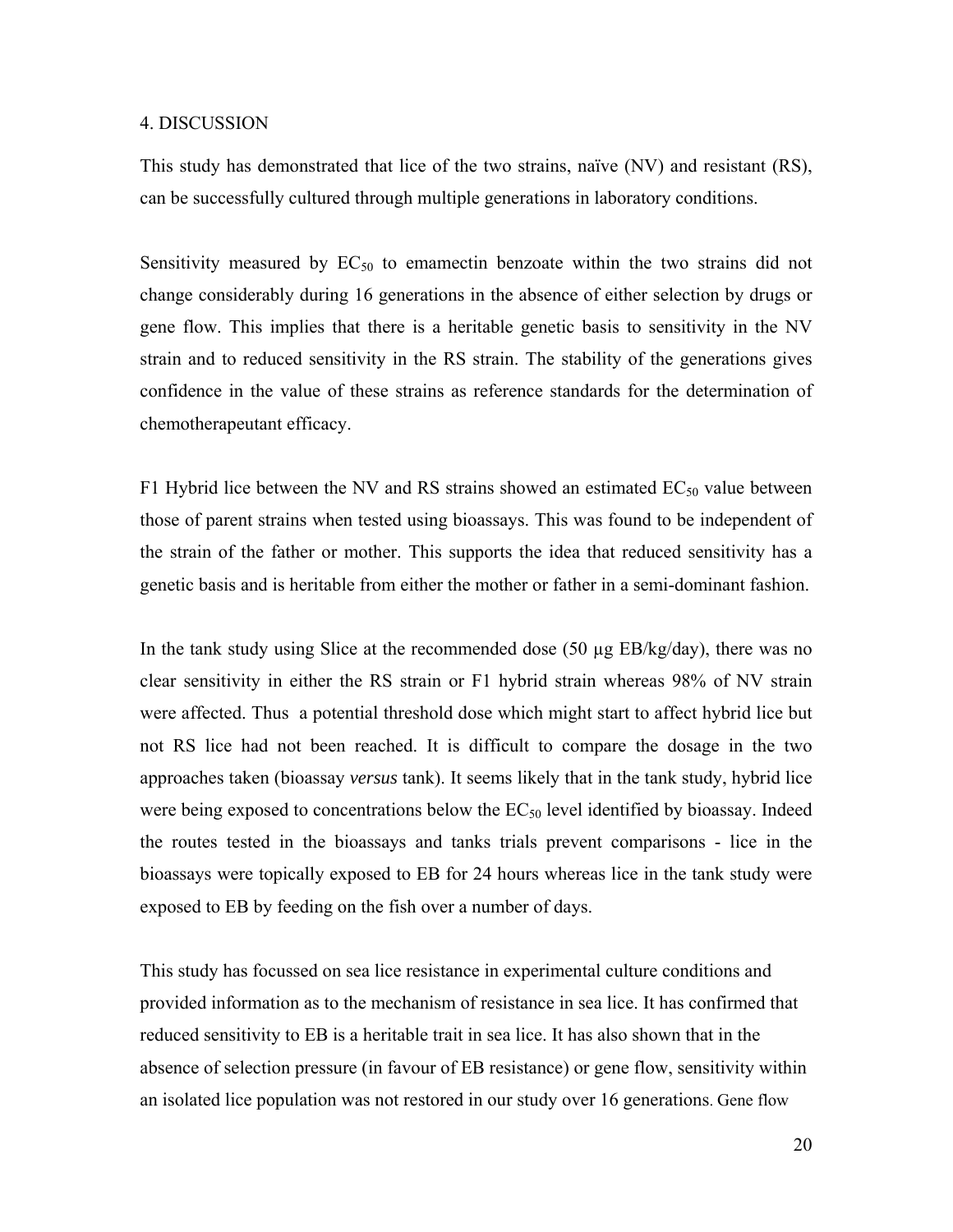through breeding with more sensitive lice appears to, however, reduce or dilute genetic *in vitro* resistance in the absence of selection pressure. This effect is likely to be present in any farm setting, albeit to unknown levels. This suggests that forgoing drugs to which genetic or crossresistance resistance has appeared and allowing seeding of the population with more sensitive lice, could over time lead to a restoration of sensitivity.

Further work is necessary to address whether genetic variants conferring resistance incur a 'fitness cost' to the lice. In drug-resistant *Drosophila melanogaster*, Kane *et al*. (2000) identified reduced brood size and a reduction in locomotion and bang sensitivity. Espedal *et al*. (2010) investigated the fitness cost of emamectin resistance in *L. salmonis* in terms of fecundity and developmental success. They compared the length of egg strings, the hatching success and the survival of copepodids for a naïve strain of lice versus a strain with reduced EB sensitivity. They reported not to have uncovered any fitness costs related to reduced EB sensitivity. It is possible that resistance may incur fitness costs linked to environmental parameters. For example, do resistant lice show lower tolerance to more extreme salinities versus naïve lice?

This study has demonstrated that where consistency of response over time is required, the naïve and resistant lice held at MERL are available as predictable reference strains. Their stability over time supports the idea that they are valid reference points for evaluation of the efficacy of potential new chemotherapeutants and feed additives, new combination treatments, and to investigate cross-resistance towards different pharmaceutical products.

### 5. REFERENCES

- Denholm, I., Devine, G. J., Horsberg, T. E., Sevatdal, S., Fallang, A., Nolan, D. V. & Powell, R. (2002) Analysis and management of resistance to chemotherapeutants in salmon lice, *Lepeophtheirus salmonis* (Copepoda: Caligidae). *Pest Management Science* **58**, 528-536.
- Espedal, P.G., Glover, K. & Nilsen, F. (2010) Increased tolerance towards emamectin benzoate versus fitness in lab-reared sea louse (*Lepeophtheirus salmonis* Krøyer). *Sea Lice 2010 Abstracts Book*.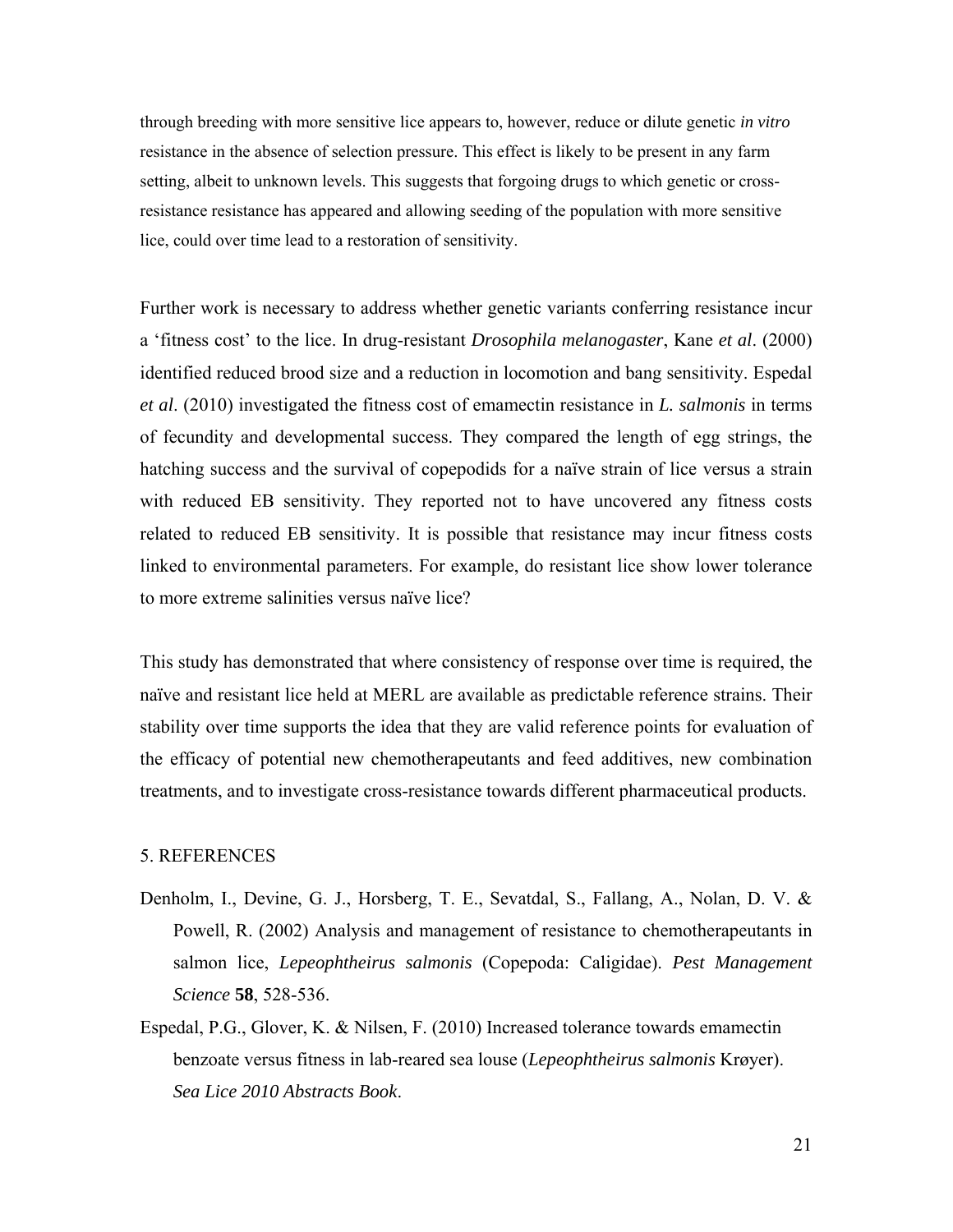Available:http://www.sealice2010.com/main.php?site=papers. Accessed 2012 Apr 16.

- Kane, N.S., Hirschberg, B., Qian, S., Hunt, D., Thomas, B., Brochu, R., Ludmerer, S.W., Zheng, Y., Smith, M., Arena, J.P., Cohen, C.J., Schmatz, D., Warmke, J. & Cully, D.F. (2000) Drug-resistant *Drosophila* indicate glutamate-gated chloride channels are targets for the antiparasitics nodulisporic acid and ivermectin. *PNAS* **97** (25), 13949-13954.
- Sevatdal, S., Copley, L., Wallace, C., Jackson, D. & Horsberg, T. E. (2005) Monitoring of the sensitivity of sea lice (Lepeophtheirus salmonis) to pyrethroids in Norway, Ireland and Scotland using bioassays and probit modelling. *Aquaculture* **244**, 19-27.
- Sevatdal, S. & Horsberg, T. E. (2003) Determination of reduced sensitivity in sea lice (Lepeophtheirus salmonis Krøyer) against the pyrethroid deltamethrin using bioassays and probit model- ling. *Aquaculture* **218**, 21-31.
- Lees, F., Baillie, M., Gettinby, G. & Revie, C. (2008) The efficacy of emamectin benzoate against infestations of *Lepeophtheirus salmonis* on farmed Atlantic Salmon (*Salmo salar* L.) in Scotland, 2002–2006. *PLoS one* **3**, e1549. doi:10.1371/journal.pone.0001549.